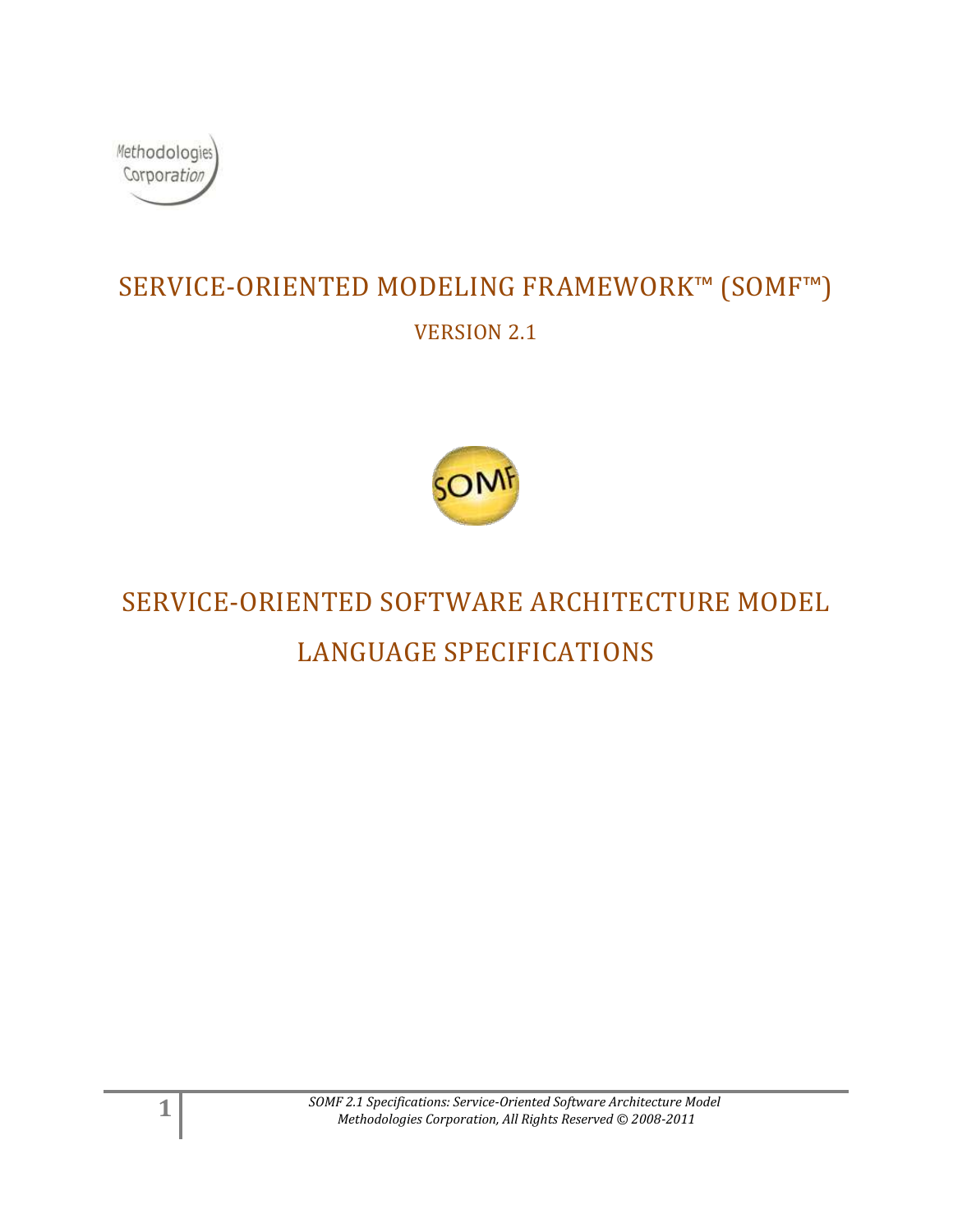## **TABLE OF CONTENTS**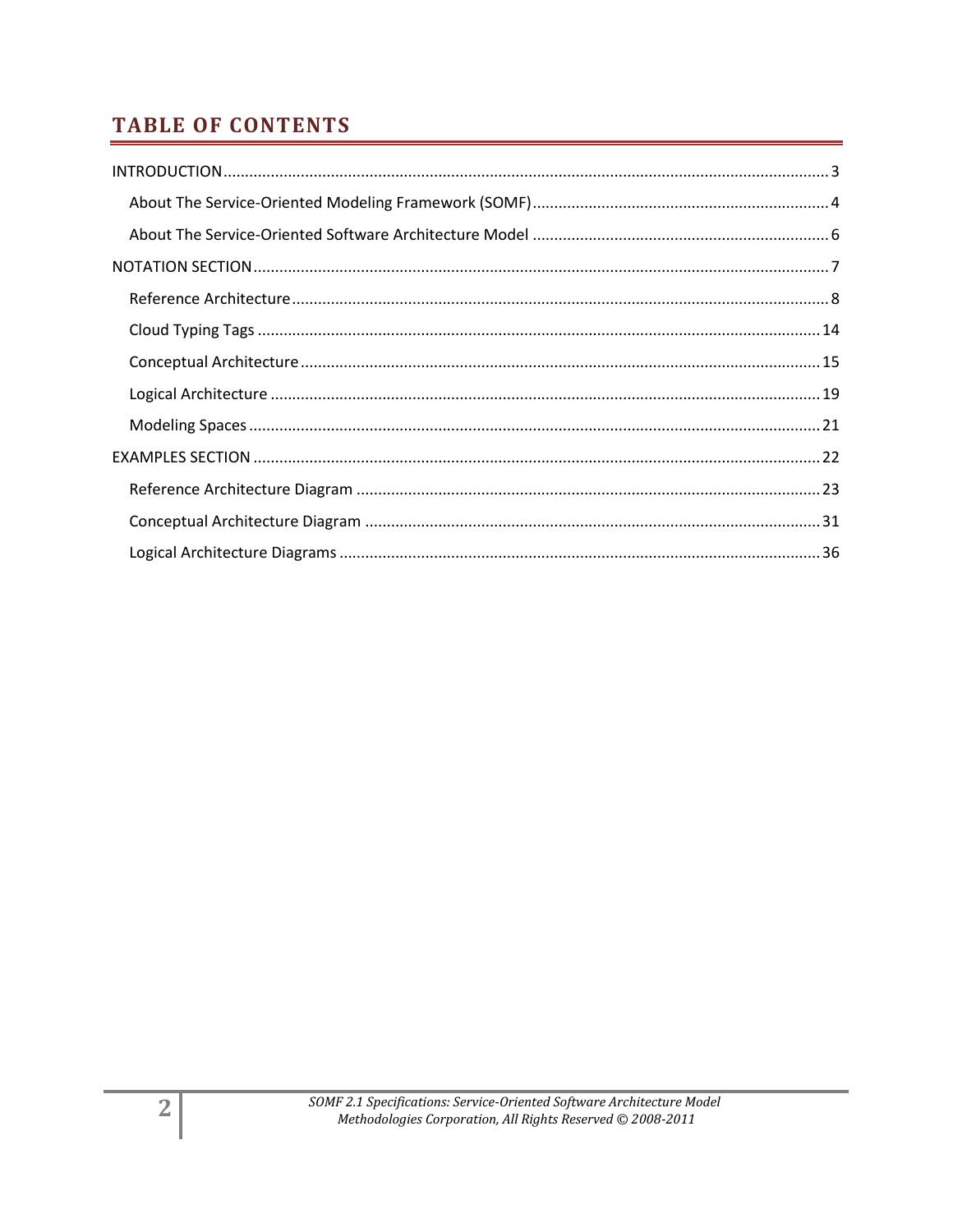<span id="page-2-0"></span>**INTRODUCTION**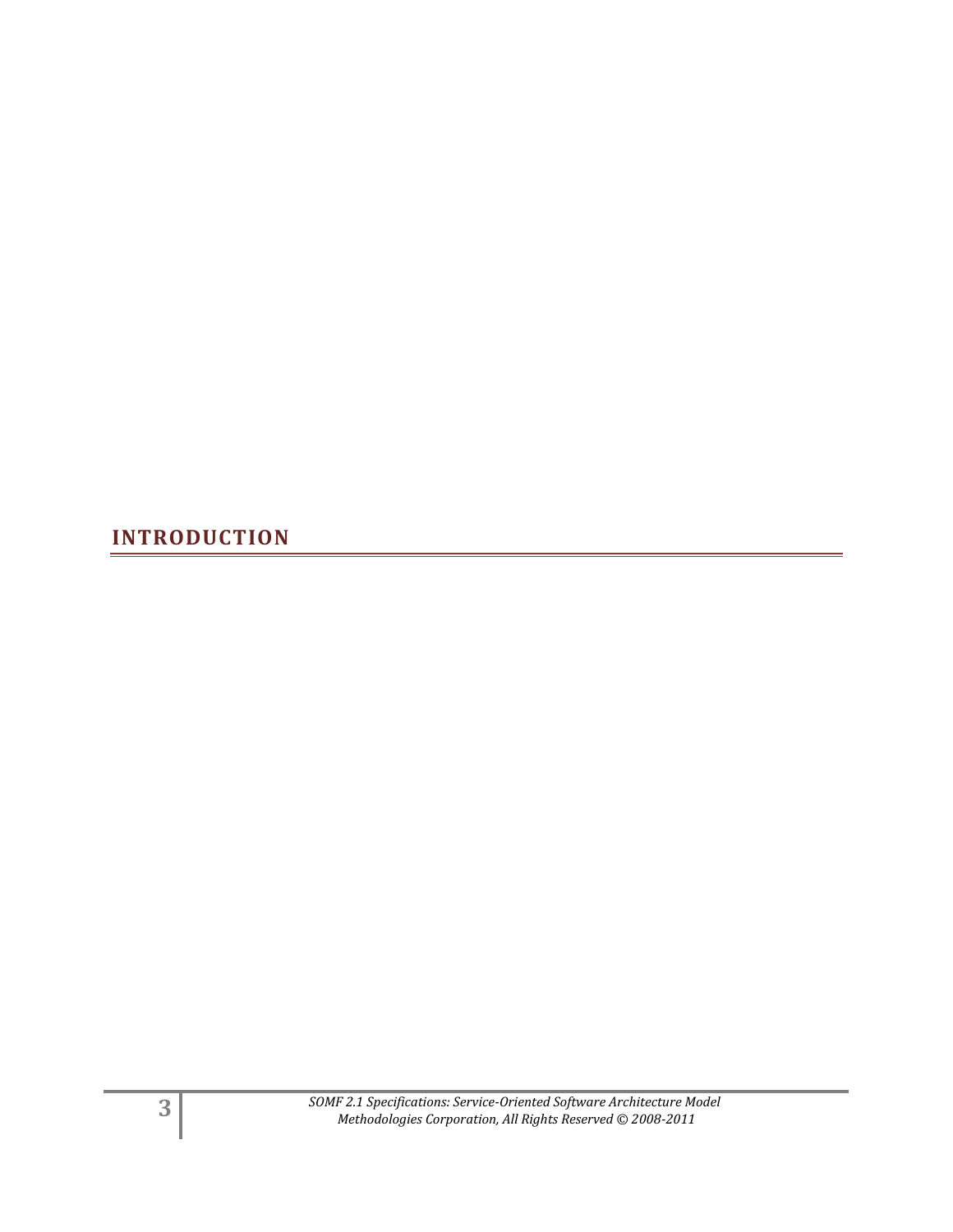## <span id="page-3-0"></span>**ABOUT THE SERVICE-ORIENTED MODELING FRAMEWORK (SOMF)**

The service-oriented era has begun. New technologies have emerged to support the "service" notion that signifies, today more than ever, a shift in modern computing whose driving aspects are business imperatives and innovative technological implementations. The service paradigm is not a new concept; however, it emboldens the business perspective of every software development life cycle. Furthermore, unlike the objectoriented approach, which is founded to support modeling of object-based programming languages, the service-oriented modeling framework embodies distinct terminology to foster loose coupling of software assets, reuse of software components, acceleration of time-to-market, reduction of organizational expenditure, and more.

#### SUPPORTING THE SERVICE-ORIENTED MODELING NOTION

Thus, to support service-oriented modeling activities, SOMF depicts the term "service" as a holistic entity that may encapsulate business requirements, and from a technological perspective, is identified with a software component. This organizational software entity, namely a "service" that is subject to modeling activities, may be any software construct that the enterprise owns, such as an application, software system, system software, Web service, software library, store procedure, database, business process, enterprise service bus, object, cloud computing service, and more.

#### SO WHAT IS SOMF?

SOMF is a model-driven engineering methodology whose discipline-specific modeling language and best practices focus on software design and distinct architecture activities employed during stages of the software development life cycle. Moreover, architects, analysts, modelers, developers, and managers employ SOMF standalone capabilities or mix them with other industry standard modeling languages to enrich the language syntax, set software development priorities during life cycle stages, and enhance the 360<sup>°</sup> software implementation view.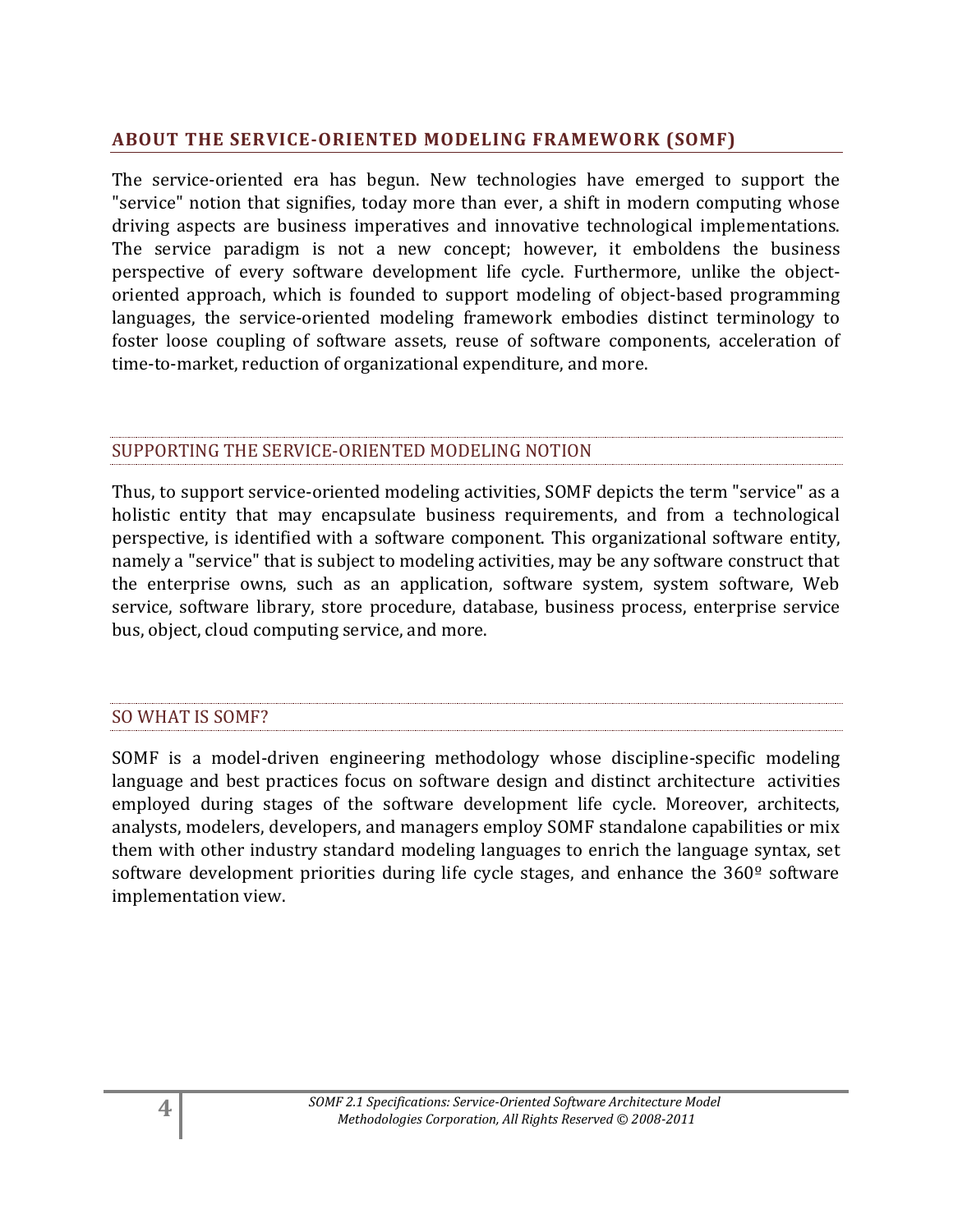#### SOMF DISCIPLINES AND MODELS

SOMF offers a 360º view of any software development life cycle, starting at the conceptualization phase, supporting design and architecture activities, and extending modeling best practices for service operations in a production environment. To achieve these underpinning milestones, six distinct software development disciplines offer corresponding models whose language notation guide practitioners in designing, architecting, and supporting a service ecosystem:

- 1. Service-Oriented Conceptualization Model
- 2. Service-Oriented Discovery and Analysis Model
- 3. Service-Oriented Business Integration Model
- 4. Service-Oriented Logical Design Model
- 5. Service-Oriented Software Architecture Model
- 6. Cloud Computing Toolbox Model

#### MODELING GENERATIONS

SOMF diagrams support three chief modeling generations, each of which shows a different time perspective of a software life cycle. These views help practitioners depict business and architectural decisions made at any time during the life span of a software product:

- 1. *Used-to-Be*. Design and architecture *past state* of a software product and its related environment that were deployed, configured, and operated in production
- 2. *As-Is*. Design and architecture *current state* of a software product and its corresponding environment that are being operated in production
- 3. *To-Be*: Design and architecture *future state* of a software product and its associated environment that will be deployed, configured, and operated in production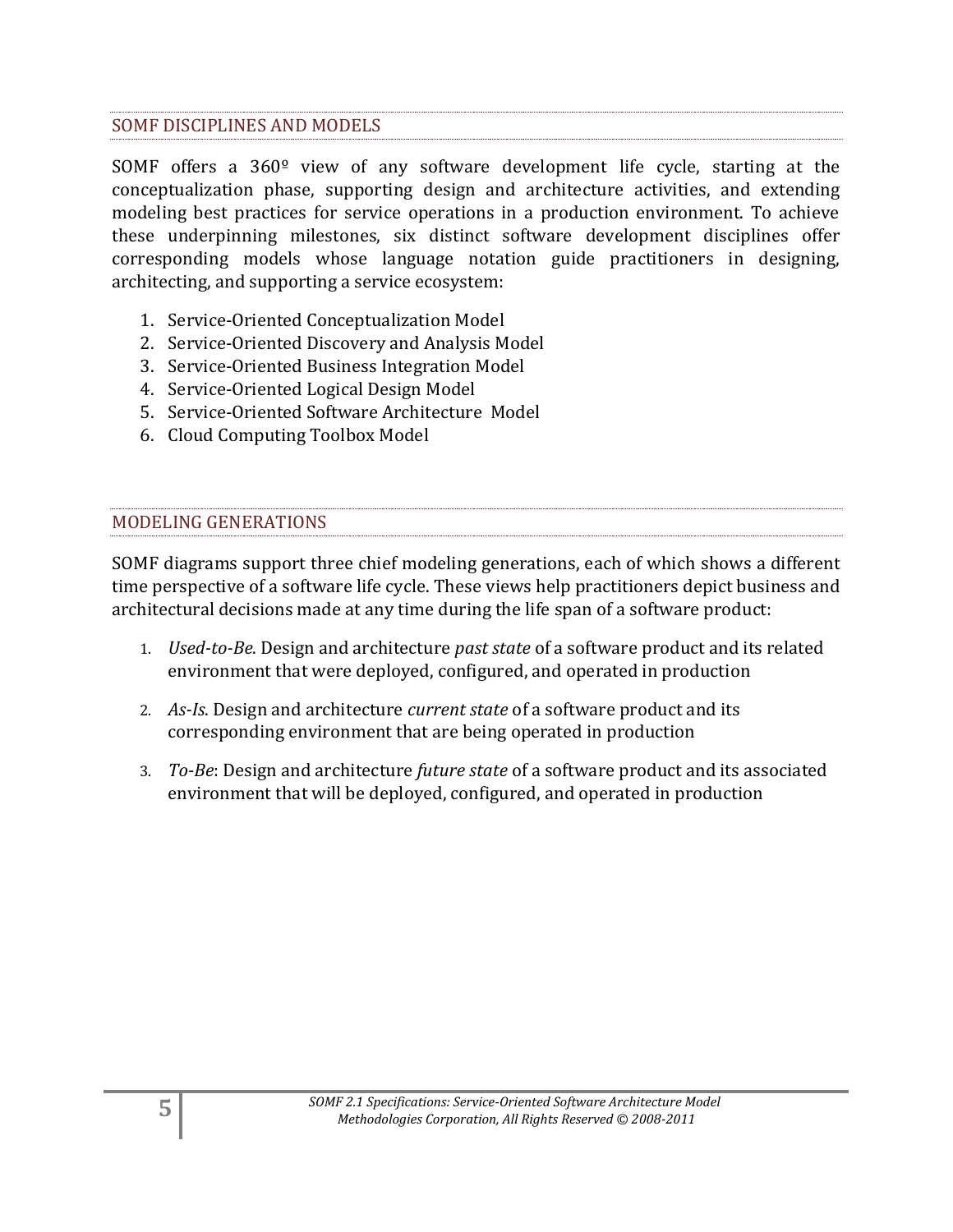## <span id="page-5-0"></span>**ABOUT THE SERVICE-ORIENTED SOFTWARE ARCHITECTURE MODEL**

This specifications paper focuses on the Service-Oriented Software Architecture Model language whose capabilities and best practices are devised to assist practitioners in planning a loosely coupled and reusable deployment environment. This architectural landscape is populated with technological assets that are distributed across an organization and beyond its boundaries. To fulfill this goal, the language provides a mechanism to abstract and generalize technologies to increase their reuse, develop a common organizational language and technical taxonomy, and promote superior software asset collaboration and integration. Hence, the Software Architecture Model offers three distinct notations (refer to the Notation Section for further details):

- 1. Reference Architecture
- 2. Conceptual Architecture
- 3. Logical Architecture

Consider the chief benefits of the Service-Oriented Software Architecture Model language:

- Generalizing architectural concepts by employing architectural metaphors
- **Providing technological direction**
- Establishing a reference architecture for projects and larger development initiatives
- Offering best practices and guidance to drive the adoption of innovative technologies
- Aligning architecture initiatives with business goals
- **Establishing business ownership**
- Developing a technology stack for an architecture initiative
- Encouraging software reuse
- **Fostering software asset consolidation**
- Alleviating interoperability challenges
- Focusing on software asset deployment, consumption, and utilization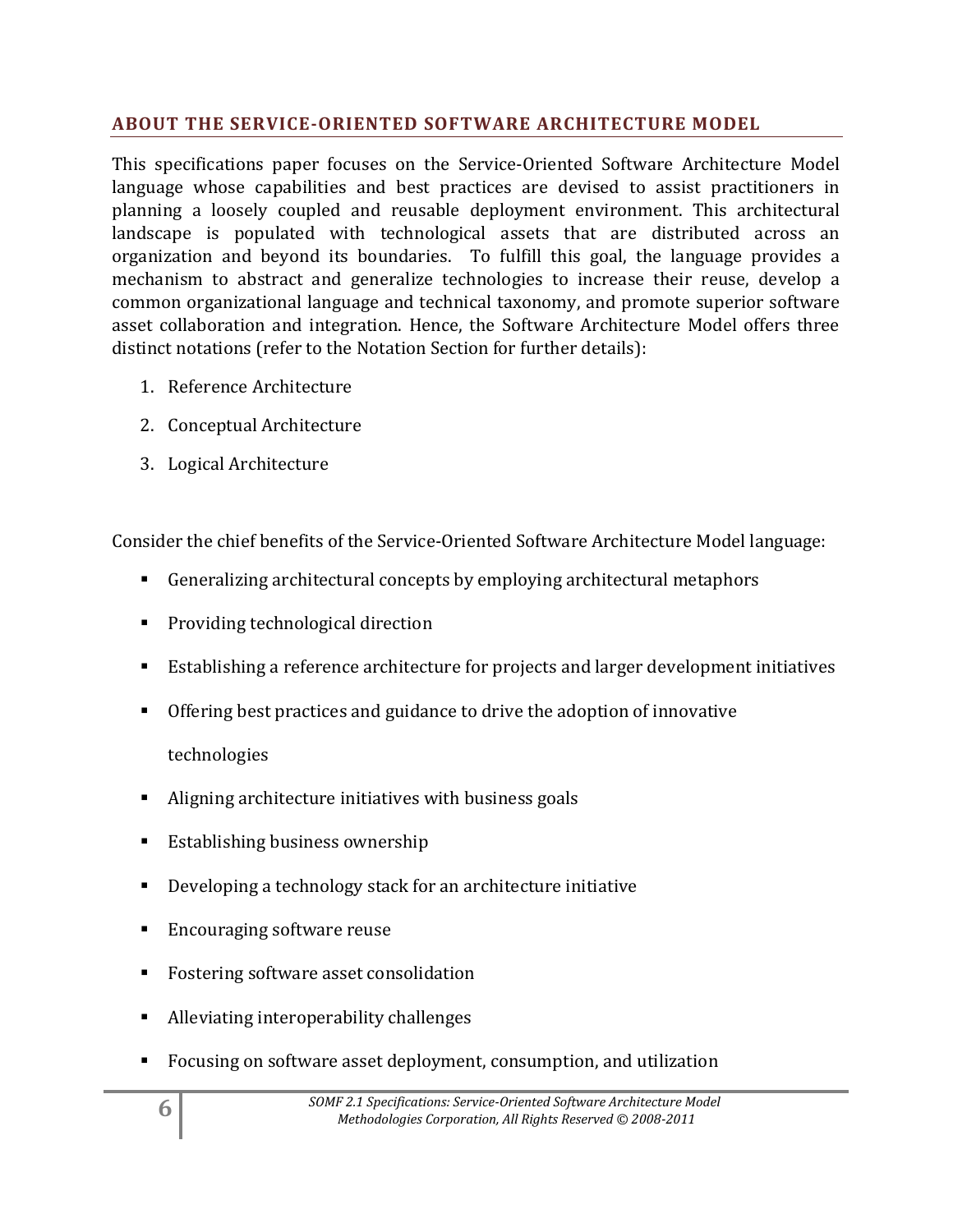<span id="page-6-0"></span>**NOTATION SECTION**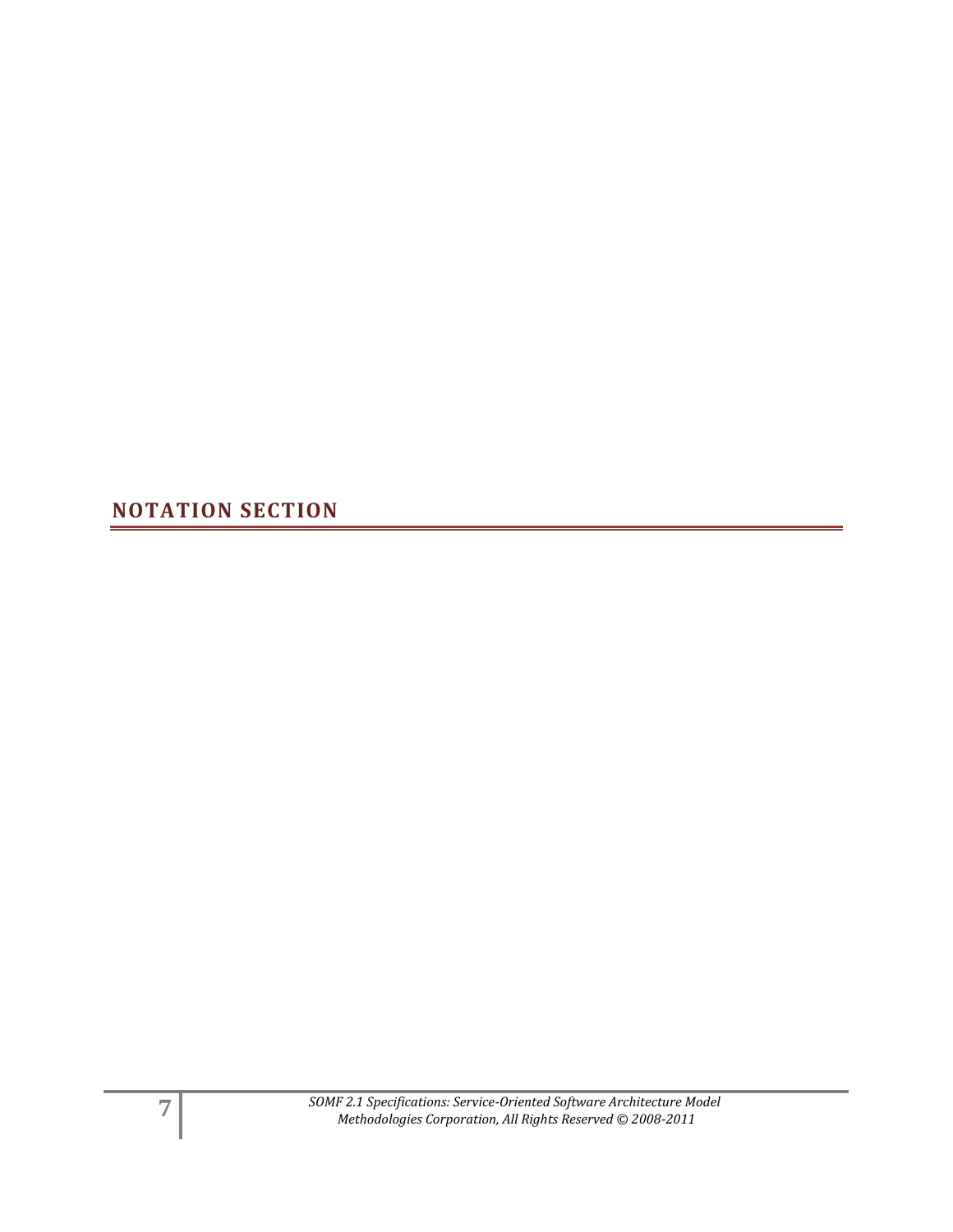#### <span id="page-7-0"></span>**REFERENCE ARCHITECTURE**

Reference architecture is a template of common technologies, software components, and applications that offer a solution to an organizational concern. Architects, analysts, developers, and managers can employ this template to drive business and technical development of software. Furthermore, reference architecture should also offer best practices and provide a list of selected technologies that should be employed during development and deployment of software to a production environment. To fulfill this goal, a Reference Architecture diagram should be developed to communicate an architecture model to the business and development community.

#### REFERENCE ARCHITECTURE DIAGRAM BUILDING BLOCKS

As discussed, a Reference Architecture diagram offers a solution to organizational problems. This diagram should depict the chief building blocks of an architecture model to drive business and technological initiatives in the enterprise. Therefore, the practitioner should focus on constructing at least two types of architecture templates: Conceptual Reference Architecture and Logical Reference Architecture. Figure 1 illustrates the chief building blocks of a reference architecture that can be used to compose either a conceptual or a logical diagram.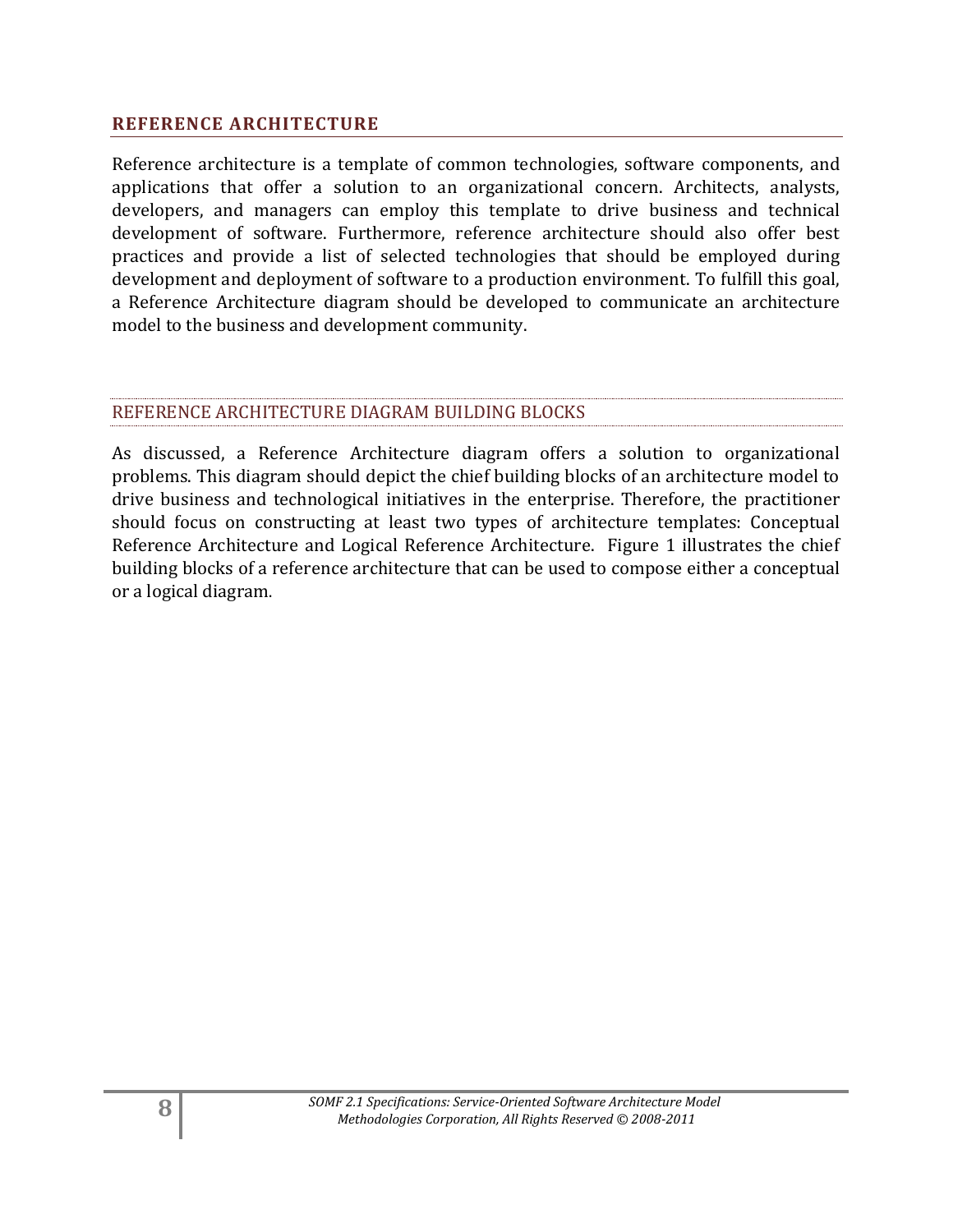

FIGURE 1: REFERENCE ARCHITECTURE BUILDING BLOCKS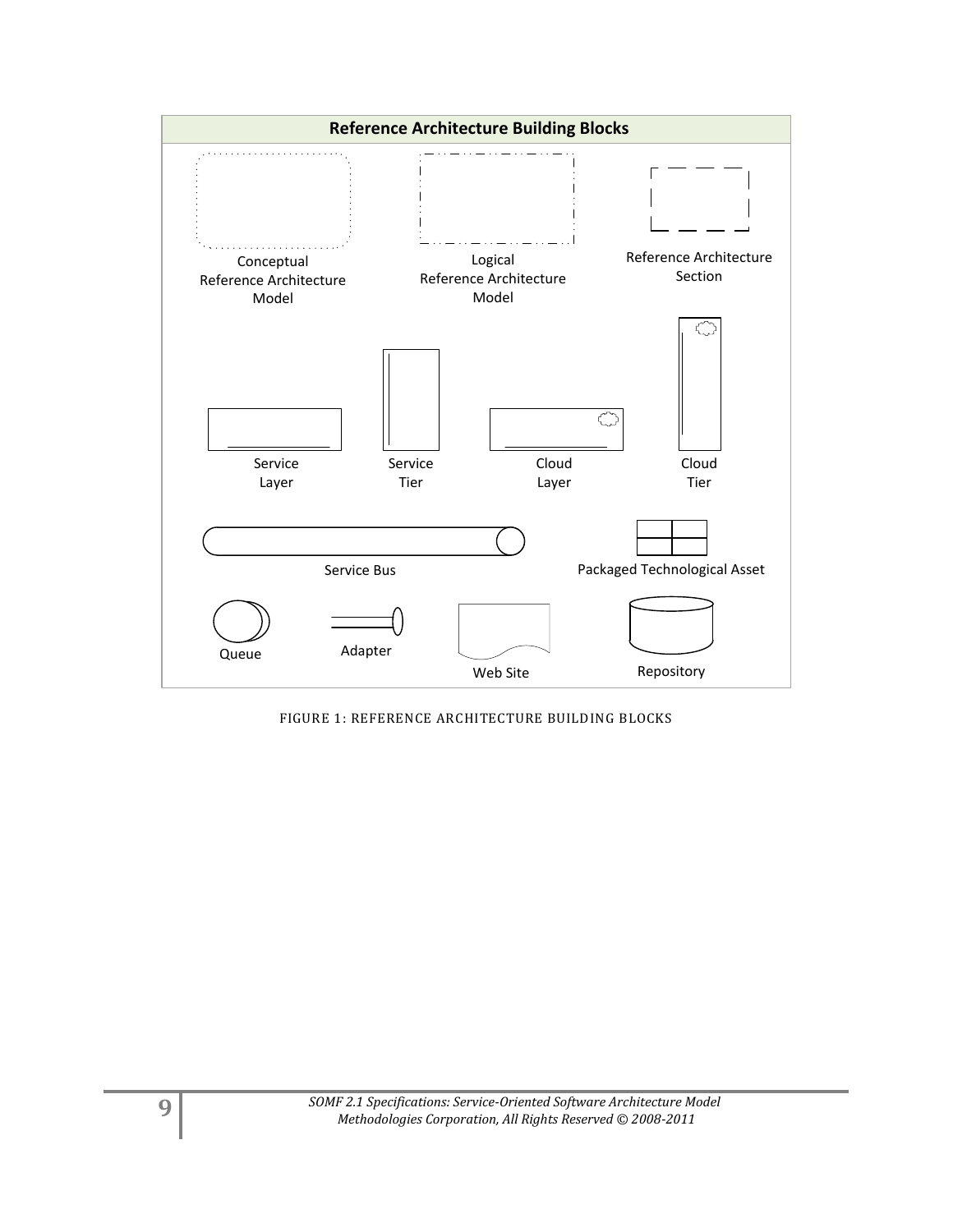- *Conceptual Reference Architecture Model.* A boundary that contains the conceptual components of a Reference Architecture diagram
- *Logical Reference Architecture Model.* A boundary that contains the logical components of a Reference Architecture diagram
- *Reference Architecture Section.* A section within a conceptual or logical Reference Architecture diagram. This section may be used to group concepts or technologies, such as a collection of repositories, group of applications, group of services, etc.
- *Service Layer.* A horizontally positioned Reference Architecture diagram area whose contained services depend on the diagram building block positioned beneath. This dependency may pertain to functionality, processes, technological concepts, logical affiliation, product capabilities, deployment and configuration aspects, and more
- *Service Tier.* A vertically positioned Reference Architecture diagram area whose contained services contribute to the adjacent diagram's building block positioned vertically or horizontally. This contribution may pertain to functionality, processes, technological concepts, logical affiliation, product capabilities, deployment and configuration aspects, and more
- *Cloud Layer.* A horizontally positioned Reference Architecture diagram area whose contained cloud services depend on the diagram building block positioned beneath. This dependency may pertain to functionality, processes, technological concepts, logical affiliation, product capabilities, deployment and configuration aspects, and more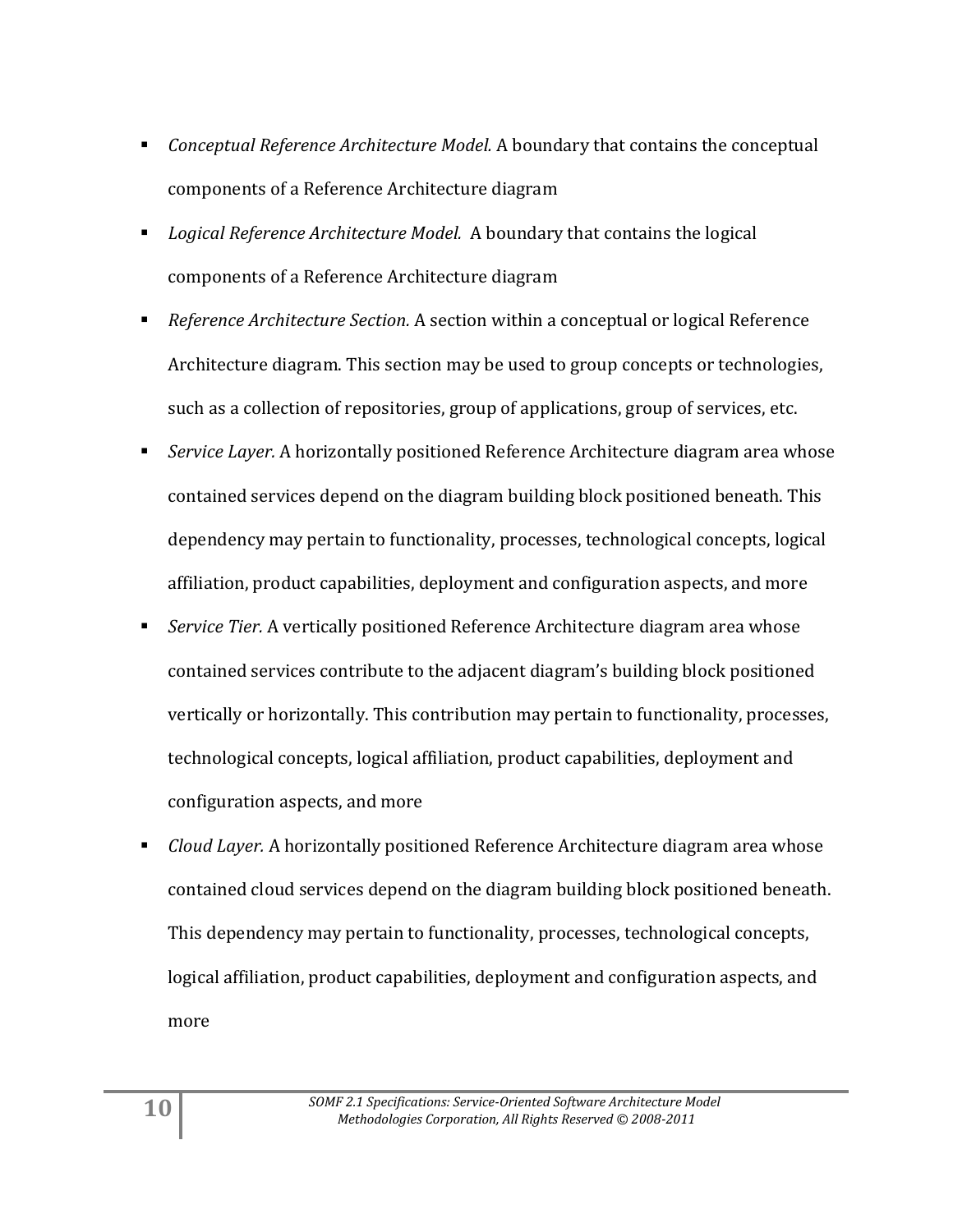- *Cloud Tier.* A vertically positioned Reference Architecture diagram area whose contained cloud services contribute to the adjacent diagram's building block positioned vertically or horizontally. This contribution may pertain to functionality, processes, technological concepts, logical affiliation, product capabilities, deployment and configuration aspects, and more
- *Service Bus.* A Reference Architecture diagram component that represents an enterprise message bus (ESB)
- *Packaged Technological Asset.* Any software entities bundle that is ready to be deployed or is already installed in a production environment. This bundle of software executables may contain services, application servers, applications, off-theshelf products, software components, and more
- *Repository.* Represents any type of information storage facility, such as a database, meta data repository, and more
- *Queue.* A message bus component that enables asynchronous communication by storing messages posted by the message sender until retrieved by the message receiver
- *Adapter.* A software component that is installed at an application site to provide interfaces and widen services to outside consumers
- *Website.* A computer or an application server connected to the Internet or intranet whose Web pages and digital media content such as images and videos offer services to external or internal consumers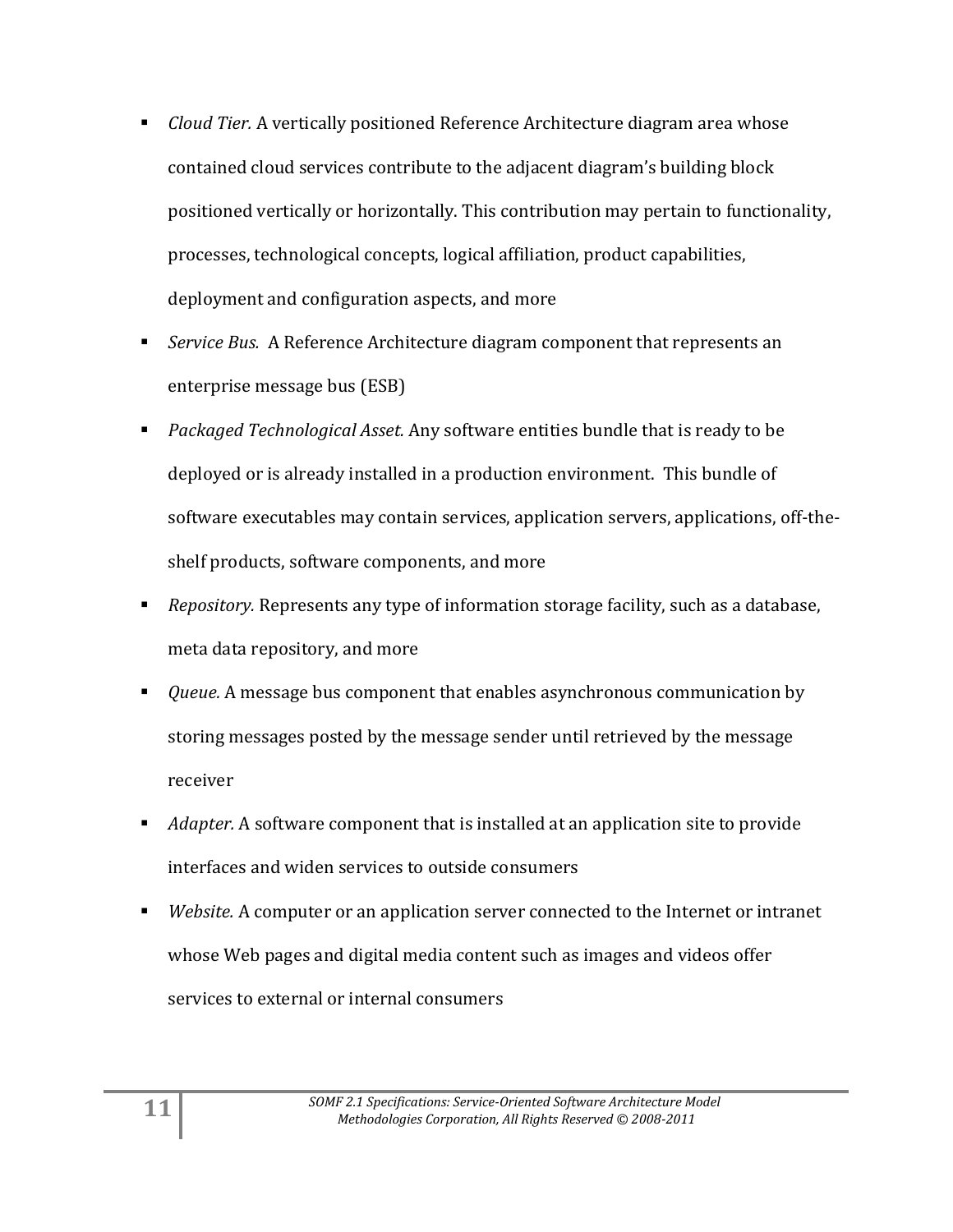## REFERENCE ARCHITECTURE MODEL CONNECTORS

Use the reference architecture connectors illustrated in Figure 2 to link the building blocks discussed in the Reference Architecture Diagram Building Blocks Section. As is apparent, there are two sets of connectors: Concrete Message Exchange Dependency and Abstract Message Exchange Dependency. For constructing a logical Reference Architecture diagram, use the former set; the latter should be employed when building a conceptual Reference Architecture diagram. Combine the two when necessary.



FIGURE 2: REFERENCE ARCHITECTURE MODEL CONNECTORS

- *Technological Dependency.* Identifies reliance between two reference architecture building blocks. This dependency may pertain to general dependency of products in terms of configuration aspects, deployment, design and architecture, and more
- *Bidirectional Message Dependency.* Indicates a two-way message exchange between

two reference architecture building blocks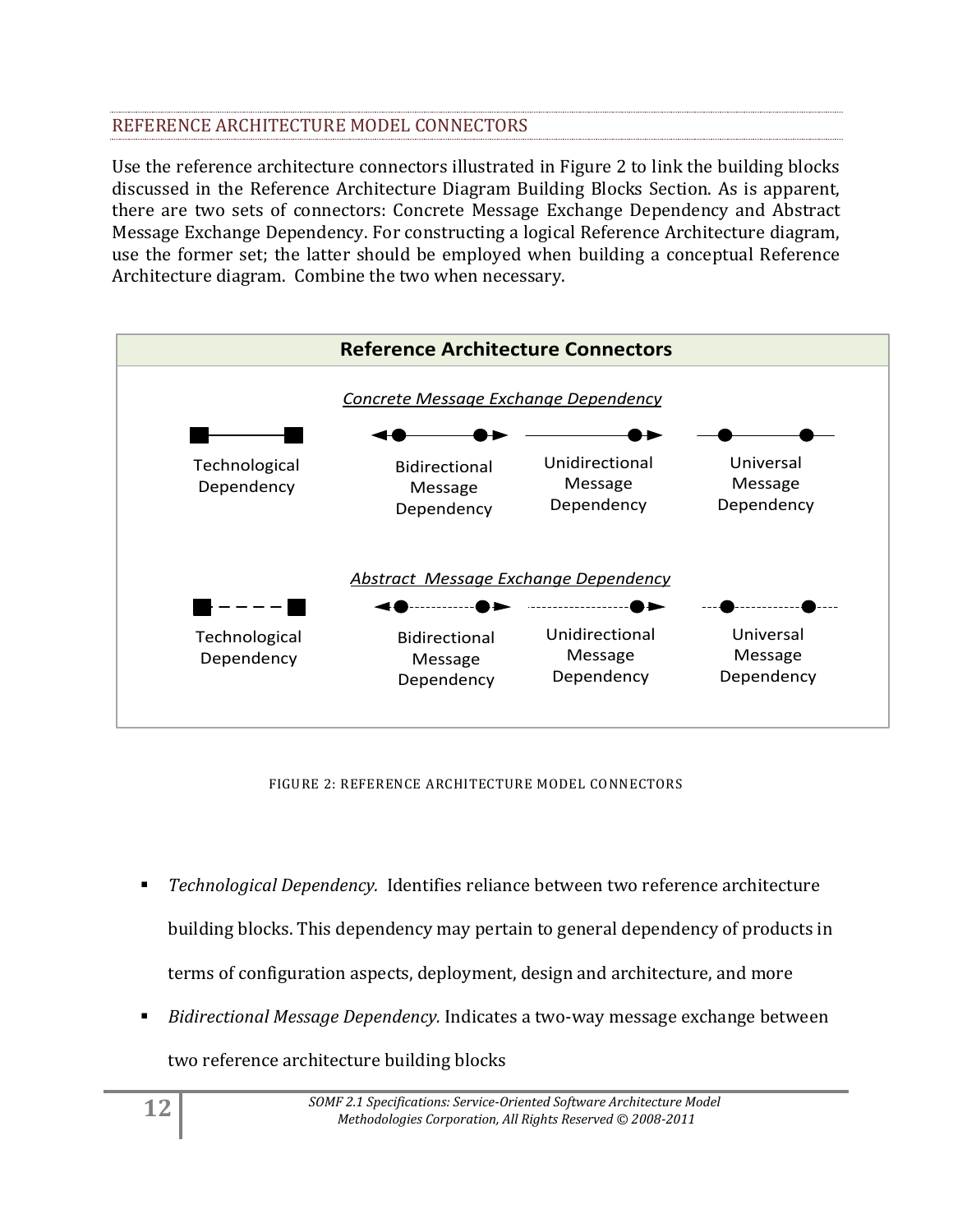- *Unidirectional Message Dependency.* Indicates one-way message routing between two reference architecture building blocks
- *Universal Message Dependency.* Signifies a general message dependency that does not identify any message routing direction. This dependency may be replaced with a more specific message path direction once the architecture has been finalized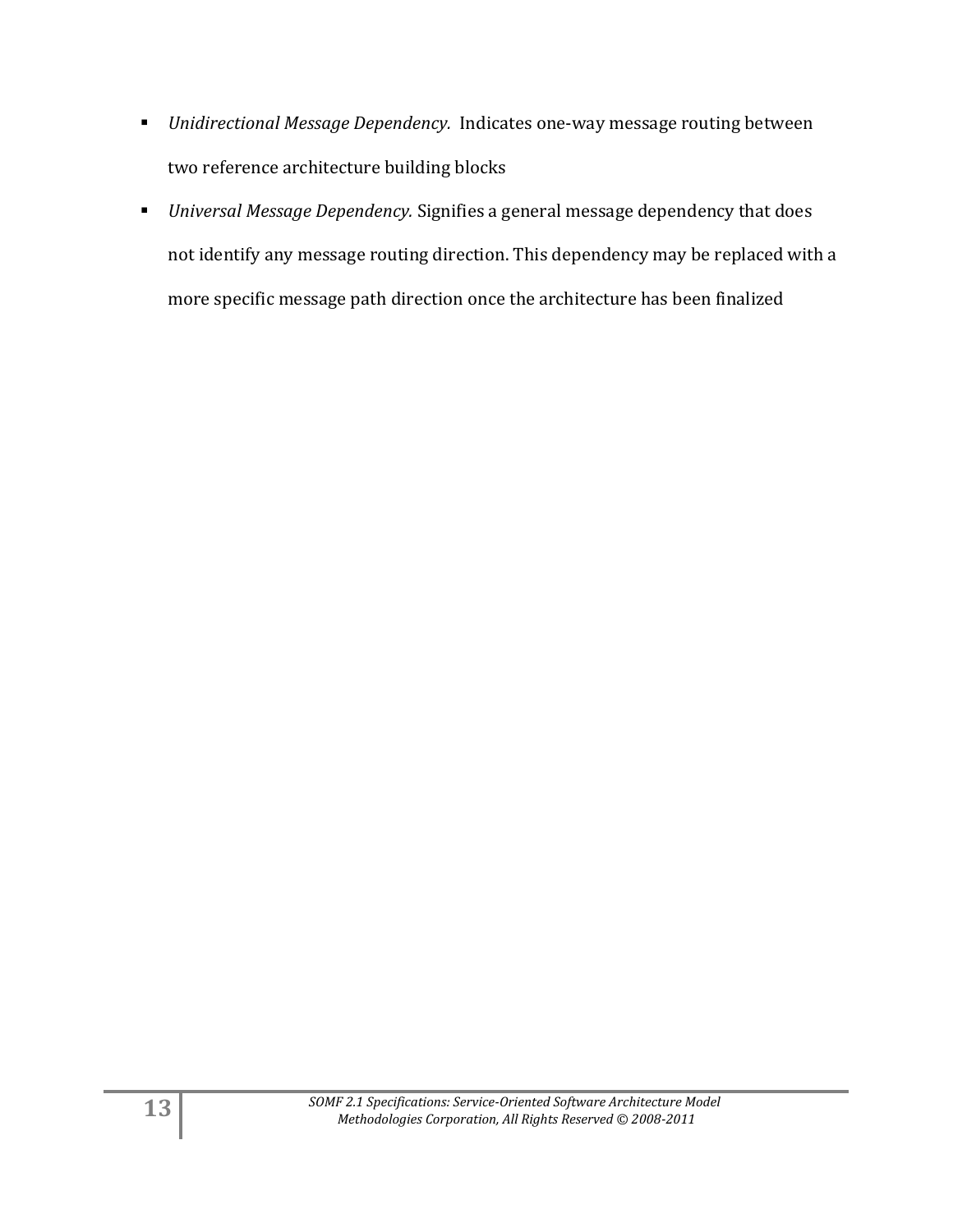## <span id="page-13-0"></span>**CLOUD TYPING TAGS**

If a project or an architecture initiative involves cloud computing modeling activities, any individual cloud layer or tier may require typing. The term "typing" pertains to cloud categorization to help understand the design model that is applied to a production environment. Tagging a cloud by the proper tag (illustrated in Figure 3) would also indicate the types of consumers allowed to utilize a cloud facility and its offered services.

![](_page_13_Figure_2.jpeg)

FIGURE 3: CLOUD TYPING TAGS

- *Public Cloud Tag.* Identifies a cloud that is maintained by an off-site party service provider that offers configurable features and deployments charged to subscribed Internet consumers
- *Private Cloud Tag:* Indicates a cloud of services that is sponsored, maintained, and operated by an organization, available only on private networks, and utilized exclusively by internal consumers
- *Community Cloud Tag.* Identifies a cloud whose services are consumed by two or more organizations that share similar business or technical requirements
- *Hybrid Cloud Tag.* Depicts a cloud that combines the properties of two or more cloud types described on this list
- *Blank Tag.* Enables other cloud definitions that are not a part of this list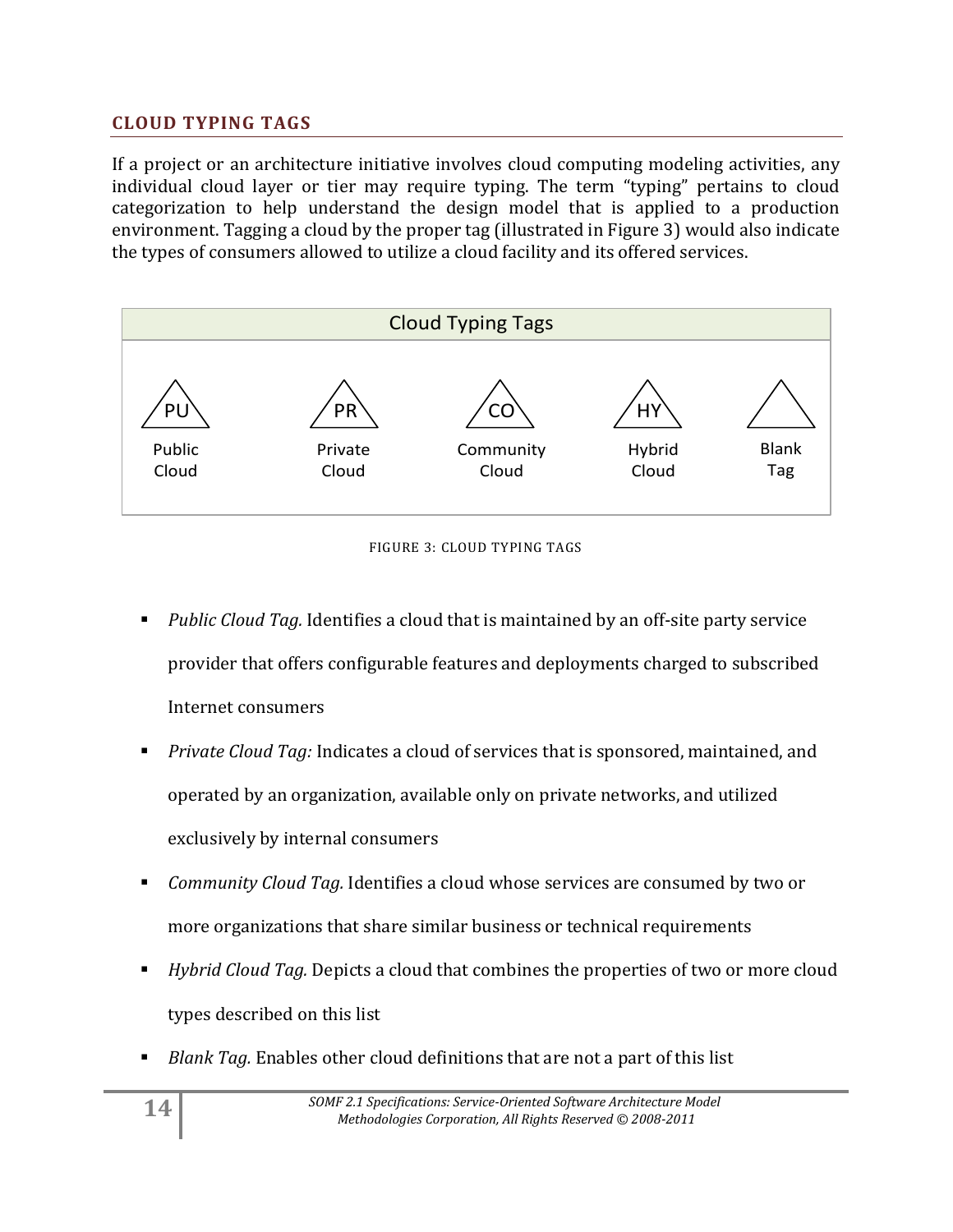## <span id="page-14-0"></span>**CONCEPTUAL ARCHITECTURE**

A conceptual architecture illustrates an environment whose technological components are generalized by emphasizing capabilities of software components to provide a solution from a functionality perspective, rather than describing their concrete deployment and configuration aspects. Moreover, a Conceptual Architecture diagram may be used to communicate a technology stack, layers of software dependencies that collaborate to provide a solution. Practitioners who typically communicate a direction for software development can also link concepts to each other to develop a conceptual architecture environment.

## CONCEPTUAL ARCHITECTURE ASSETS

Use the assets illustrated in Figure 4 to construct a Conceptual Architecture diagram. Refer to the Examples Section to understand the employment of these conceptual architecture assets and their contribution to developing simplified operating environments.

![](_page_14_Figure_4.jpeg)

FIGURE 4: CONCEPTUAL ARCHITECTURE ASSETS

 *Architectural Concept.* A generalized technological asset whose functionality contributes to a business or technical solution. For example, an architecture concept may be a "Service Hub," "Virtual Machine," "Insurance Claims Processor," "Business Rules Engine," etc.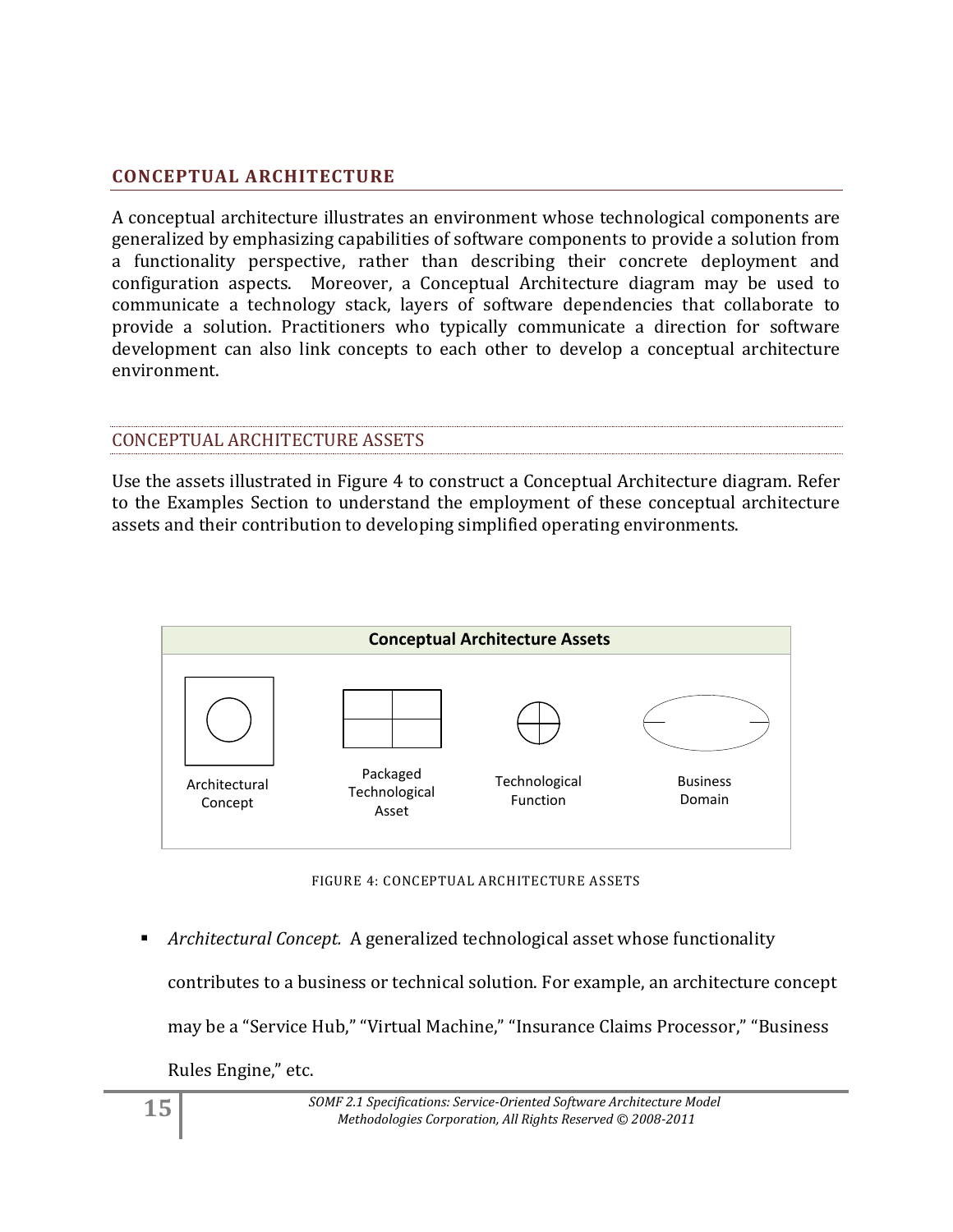- *Packaged Technological Asset.* Any software entities bundle that contains technical products, such as services, application servers, applications, off-the-shelf products, software components, and more
- *Technological Function.* Described capability of a technical asset in terms of functionality and capacity to provide a partial or whole solution. For example, "Rule Based Message Routing," "Message Transformation," or "Message Orchestration"
- *Business Domain.* An identified business owner, sponsor, line of business, or business organization that supports applications, services, or any technological asset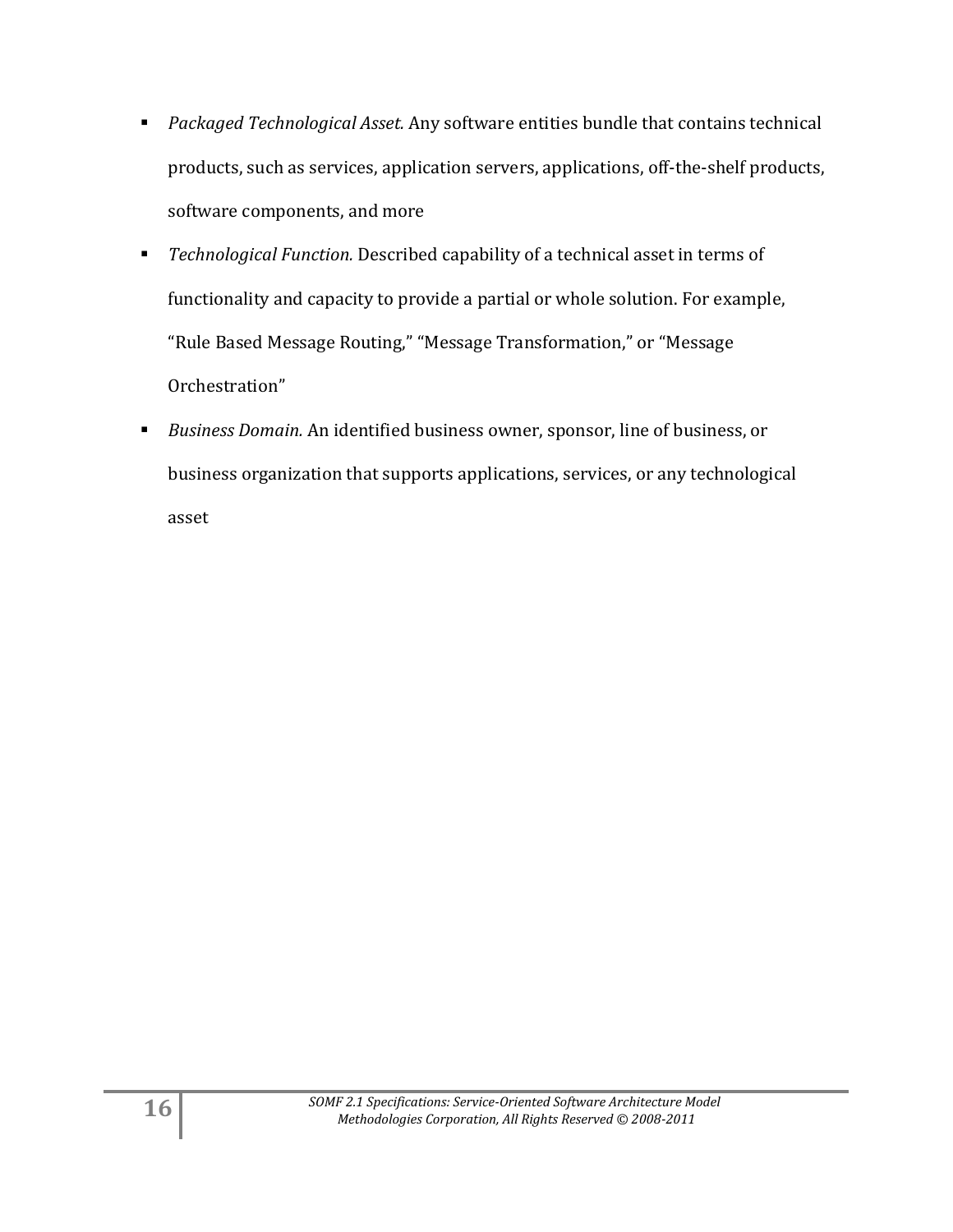## CONCEPTUAL ARCHITECTURE CONNECTORS

To link the conceptual architecture assets that are described in the previous section, the conceptual architecture connectors illustrated in Figure 5 should be employed. Practitioners should use these connectors to affiliate architectural concepts, build a technology stack, abstract a particular technology to increase software reuse, or depict a technical asset's capabilities.

![](_page_16_Figure_2.jpeg)

FIGURE 5: CONCEPTUAL ARCHITECTURE CONNECTORS

- *Conceptualized as...*. Derives an architectural concept that is generalized from a technological asset. Identifies an abstraction that describes a technological idea
- *Owner of…..* Identifies ownership of business or technology organizations that sponsor and are accountable for the operations of a technological asset
- *Extended.* Denotes a technology stack and the dependencies of its components on each other
- *Recognized.* Describes potential collaboration and affiliation between two architectural concepts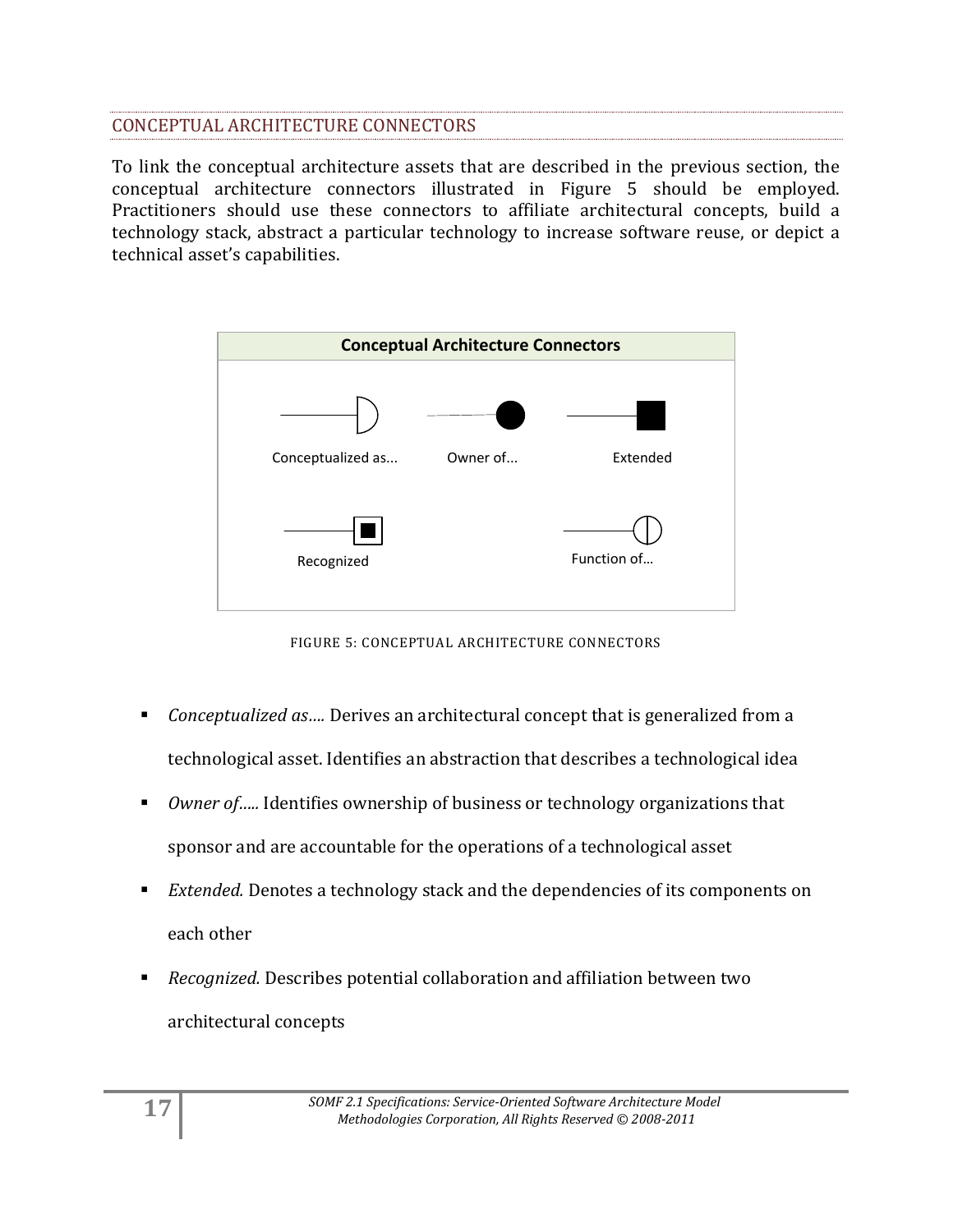■ *Function of...*. Identifies a technological asset's functionality, features, and capabilities to contribute to a solution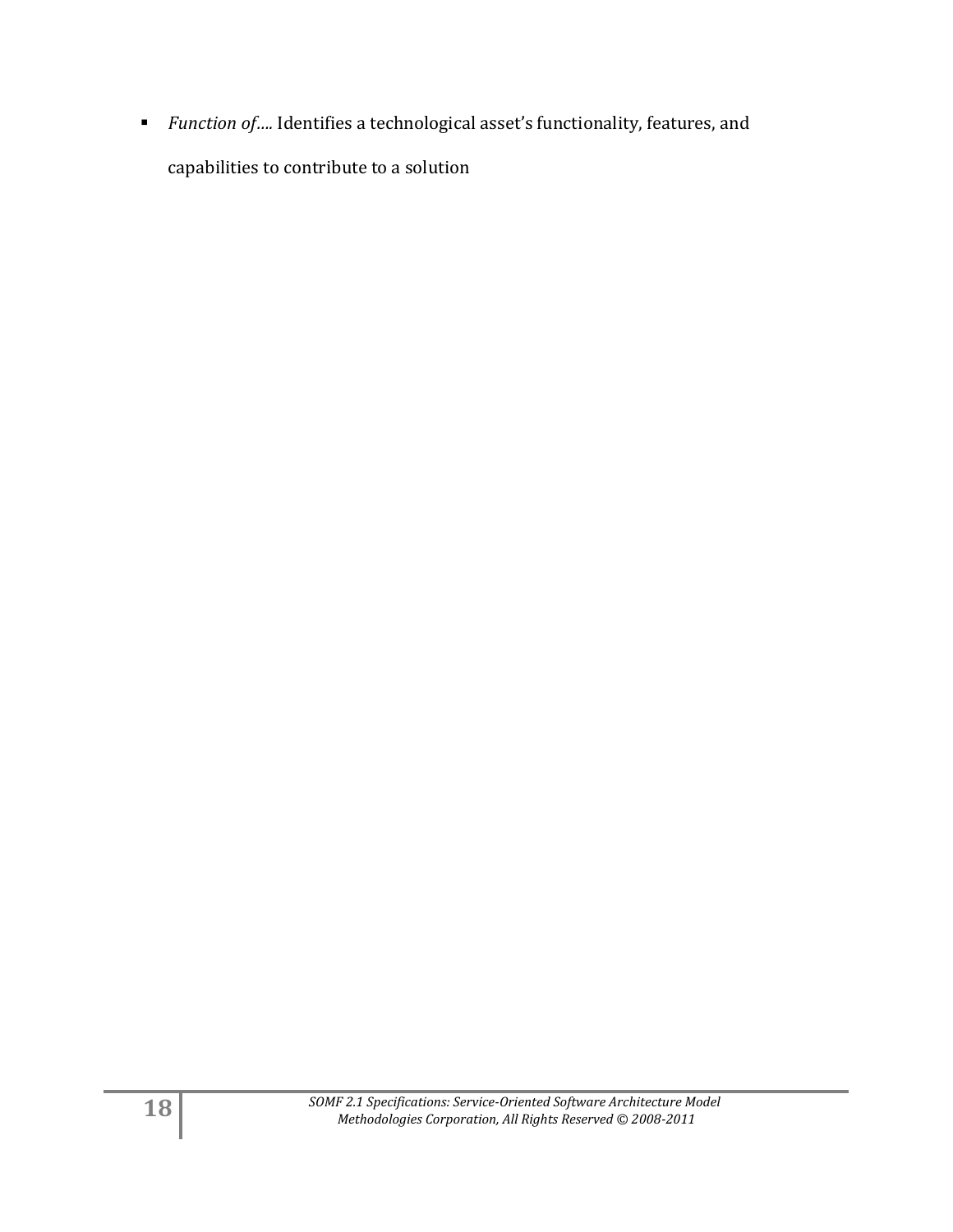## <span id="page-18-0"></span>**LOGICAL ARCHITECTURE**

A logical architecture is about connecting the dots before deploying a packaged technical asset to a production environment. The term "connecting the dots" refers to identifying an integration scheme, and planning concrete links and message paths that should be used to pass information and execute transactions between packaged technological assets in a production environment.

In addition, a Logical Architecture diagram reflects the technological assets' behavioral patterns and execution of business processes. The diagram also identifies reusability opportunities and reduction of asset dependencies. By doing so, an organization can avoid tightly coupled implementations and control unwieldy software asset distribution conditions.

#### LOGICAL ARCHITECTURE ASSETS AND CONNECTORS

Use the logical architecture assets and connectors illustrated in Figure 6 to construct a Logical Architecture diagram. These simple notations should be employed to focus on packaged technological assets' functionality and message utilization of services, applications, off-the-shelf products, and more.

![](_page_18_Figure_5.jpeg)

FIGURE 6: LOGICAL ARCHITECTURE ASSETS AND CONNECTORS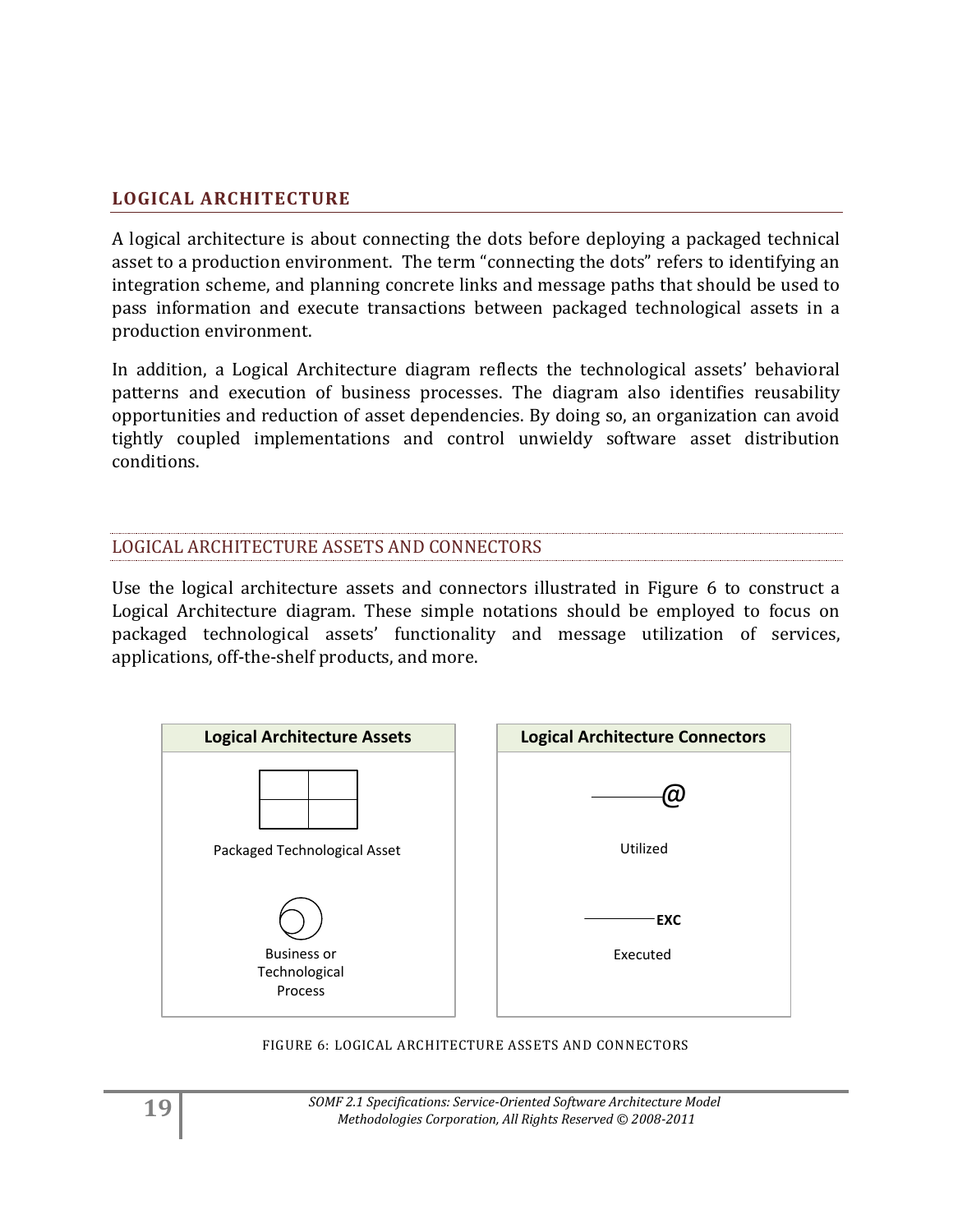#### **Logical Architecture Assets**

- *Packaged Technological Asset.* Any software entities bundle that contains technical products, such as Web services, application servers, applications, off-the-shelf products, software components, and more
- *Business or Technological Process.* Denotes a process of a deployed and packaged technological asset

## **Logical Architecture Connectors**

- *Utilized.* Identifies utilization, consumption, dependencies, collaboration, and integration aspects of the packaged technological entities participating in an Asset Utilization diagram (refer to the Examples Section to view this diagram)
- *Executed.* Denotes a business process that takes part in a logical architecture solution executed by the various packaged technological assets. This symbol is used in the Transaction Directory diagram (refer to the Examples Section to view this diagram)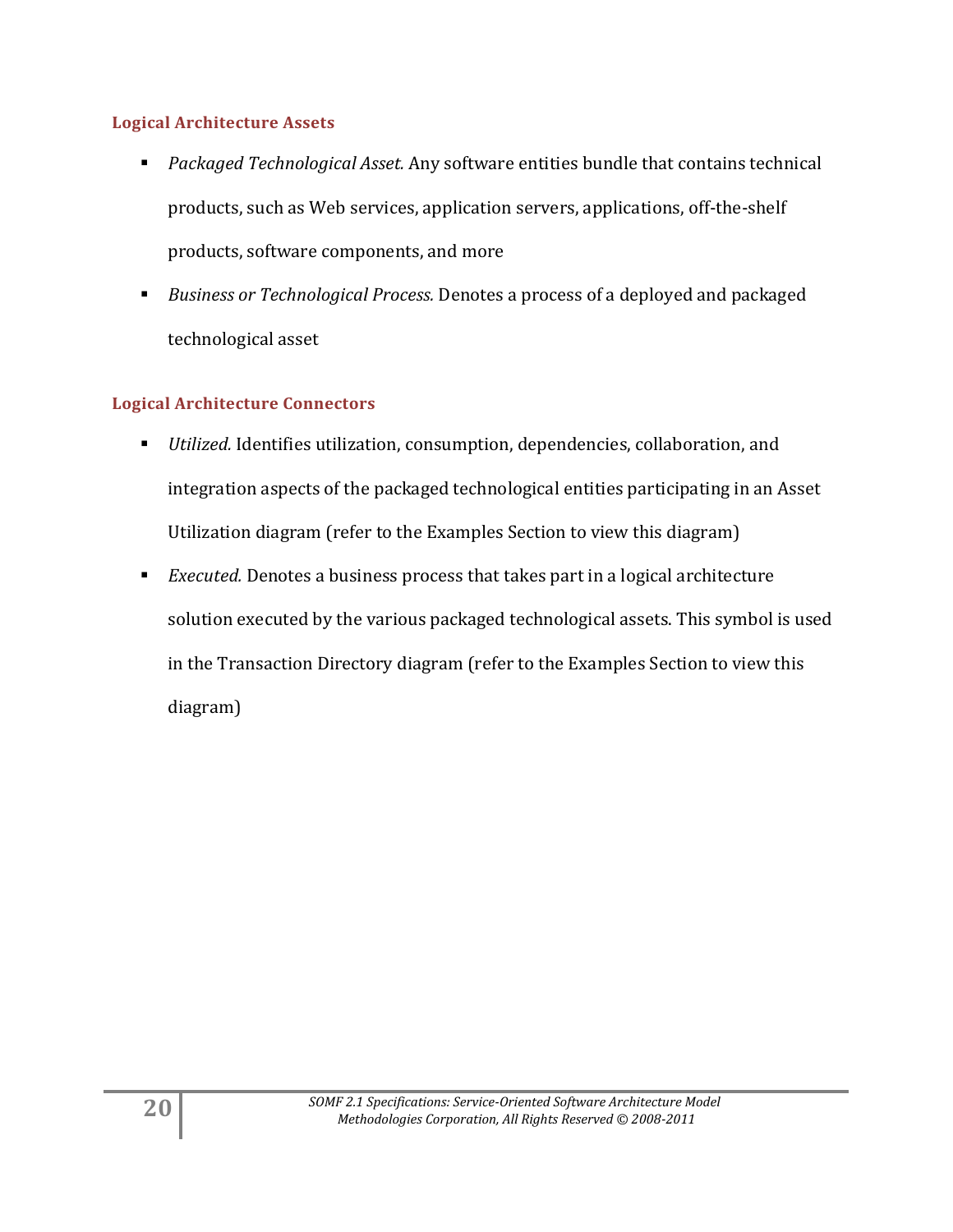## <span id="page-20-0"></span>**MODELING SPACES**

A modeling space (illustrated in Figure 7) is a defined area in which conceptual architecture or logical architecture modeling activities take place. This area also identifies boundaries of organizations, and containment scope of services, service clusters, or cloud computing environments.

![](_page_20_Figure_2.jpeg)

FIGURE 7: MODELING SPACES

- *Service Containment Space.* An area that identifies the aggregated child services contained in a parent composite service or service cluster. This space can also define any collaboration of a service groups that are gathered to offer a solution
- *IntraCloud Space.* A modeling area that shows services that operate in a cloud
- *ExtraCloud Space.* A modeling area that depicts services that operate outside of a cloud
- *Organizational Boundary.* A computing area of an organization, such as a division, department, company, partner company, consumer, or community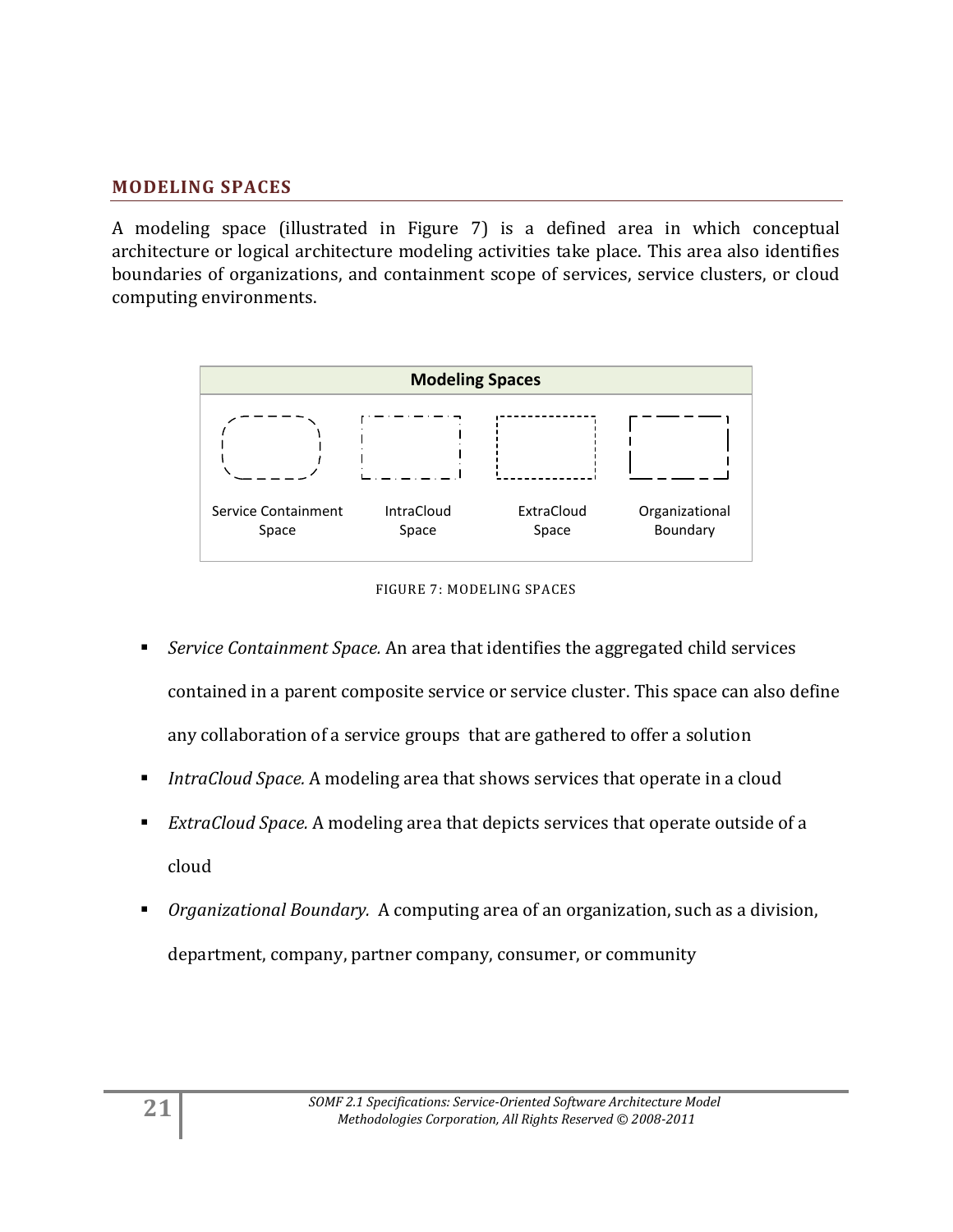<span id="page-21-0"></span>**EXAMPLES SECTION**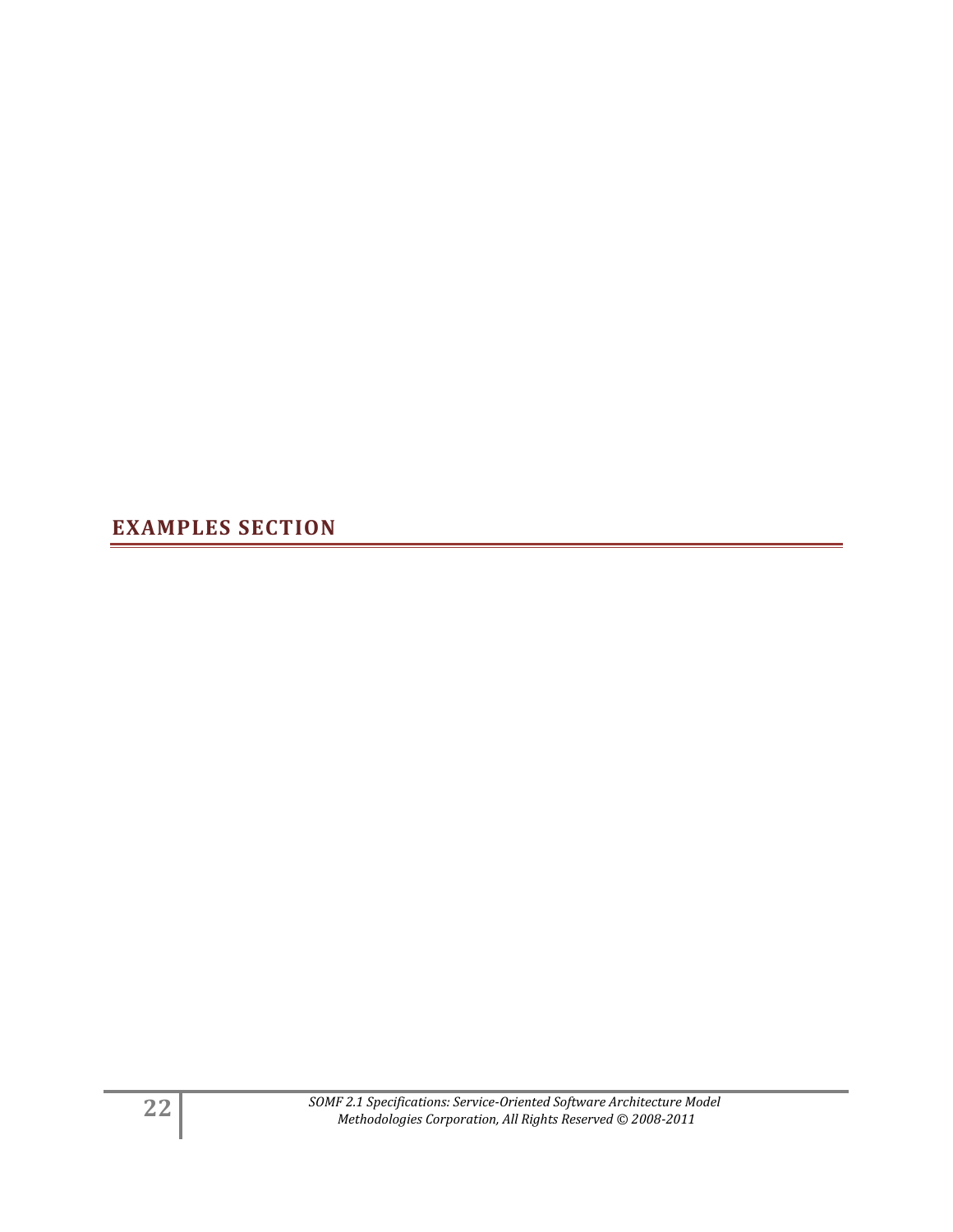## <span id="page-22-0"></span>**REFERENCE ARCHITECTURE DIAGRAM**

There are two types of architecture diagrams: logical and conceptual. These diagrams communicate a technological direction, providing a template for software product integration, dependency, and utilization best practices. The Logical Reference Architecture diagram identifies message dependency and concrete correlations between deployment layers and tiers. A logical reference architecture may also include specific applications, services, and off-the-shelf products. Conversely, the conceptual architecture is concerned more about relationships of architectural concepts and generalization of an architectural solution. In most cases, a conceptual reference architecture does not refer to specific lowlevel technologies.

## LOGICAL REFERENCE ARCHITECTURE DIAGRAM (FIGURE 8)

- a. Reference architecture model: Logical
- b. Service tiers: Service Development Platform, Management Services
- c. Service layers: Business Services, Business Integration Services, Data Collection Services, Data Access Services
- d. Other building blocks: ESB, Repository Section
- e. Connectors: Concrete Bidirectional Message Dependency, Concrete Universal Message Dependency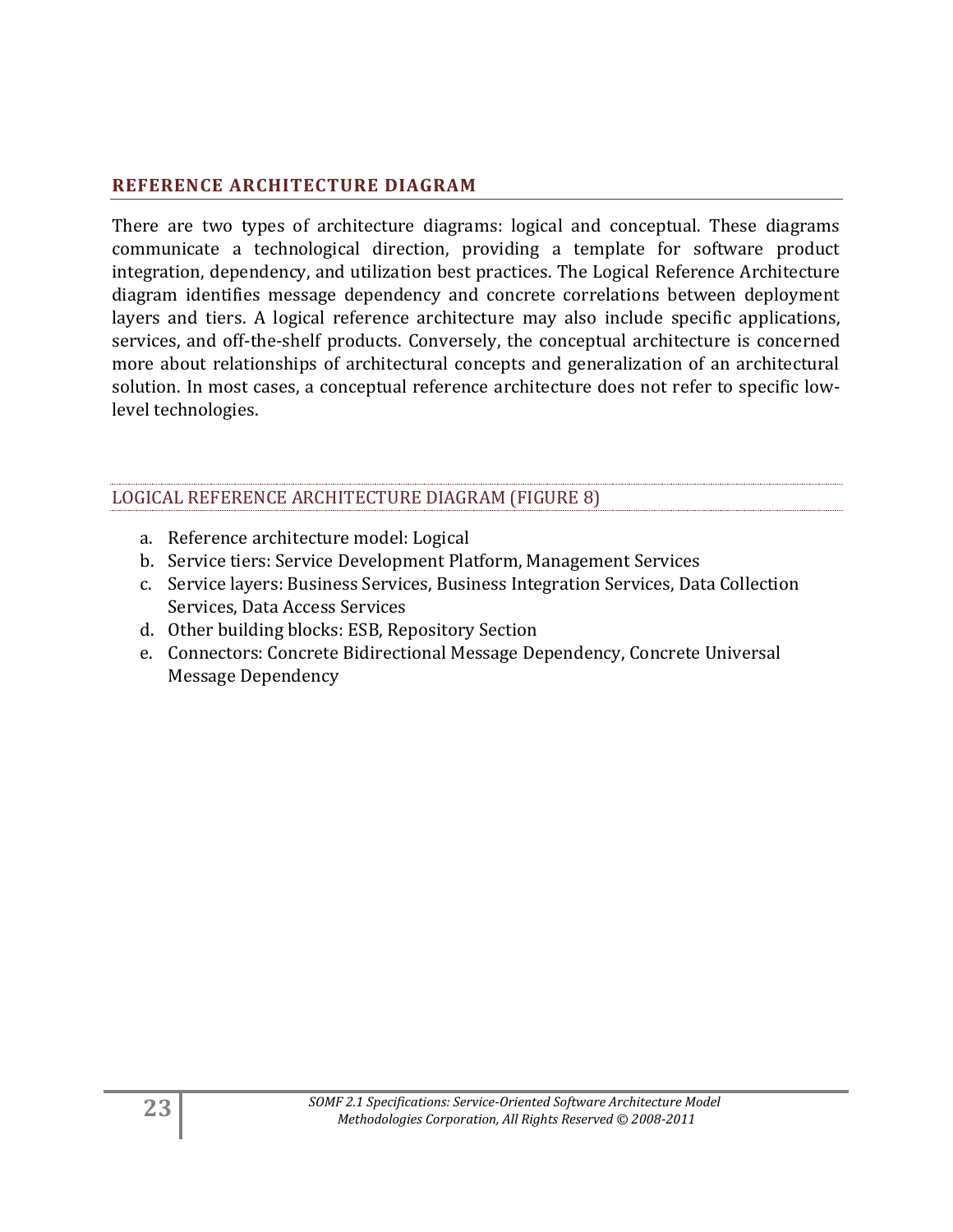![](_page_23_Figure_0.jpeg)

FIGURE 8: LOGICAL REFERENCE ARCHITECTURE DIAGRAM USING SERVICE TIERS, LAYERS, ESB, AND A REPOSITORY SECTION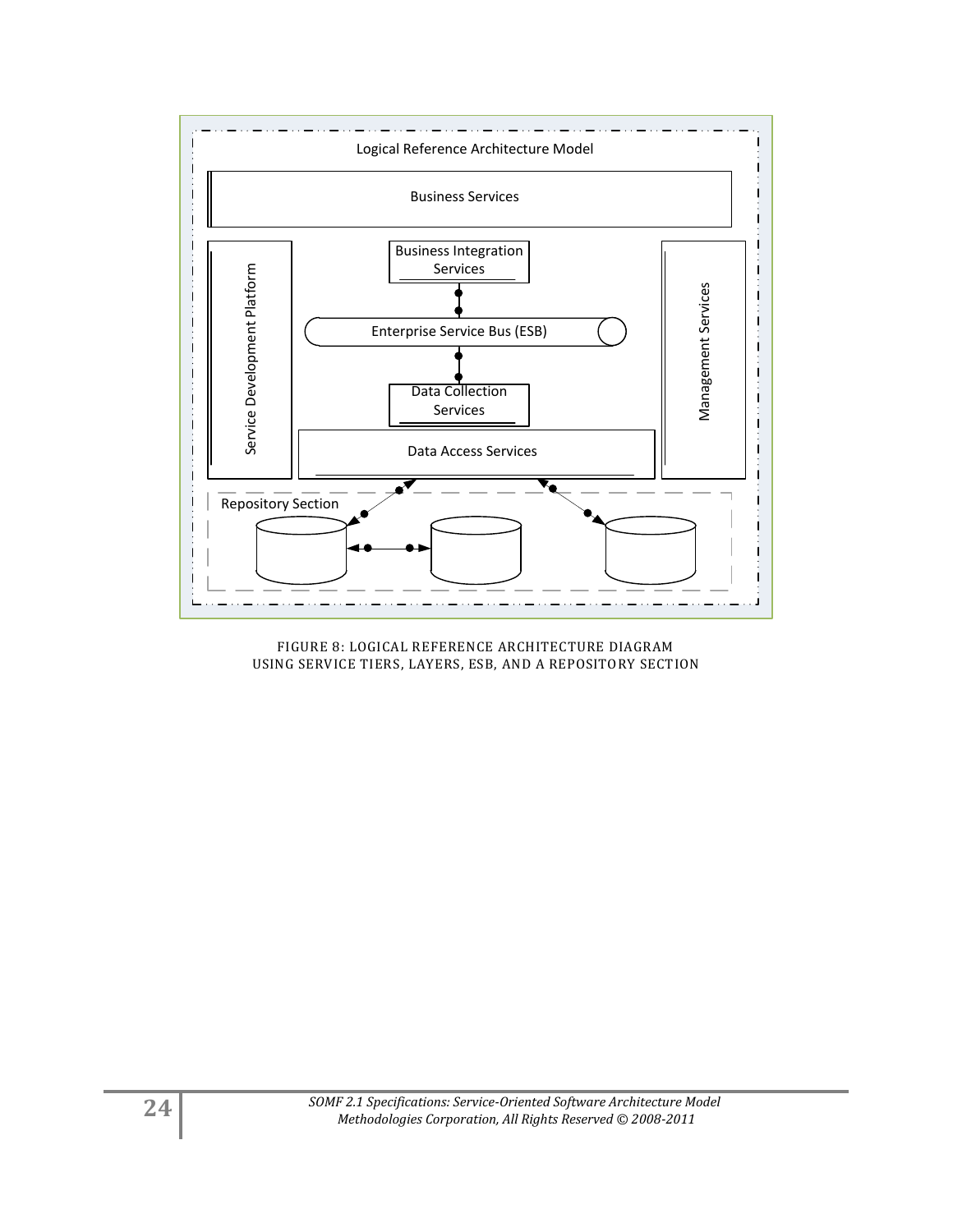## LOGICAL REFERENCE ARCHITECTURE DIAGRAM (FIGURE 9)

- a. Reference architecture model: Logical
- b. Service layer: Business Applications
- c. Cloud layer: Cloud Layer SaaS tagged as "PU" (Public)
- d. Cloud tier: Cloud Tier IaaS tagged as "PU" (Public)
- e. Other building blocks: Enterprise Service Bus (ESB)

![](_page_24_Figure_6.jpeg)

FIGURE 9: LOGICAL REFERENCE ARCHITECTURE DIAGRAM WITH CLOUD TIER, CLOUD LAYER, ESB, AND BUSINESS APPLICATIONS SERVICE LAYER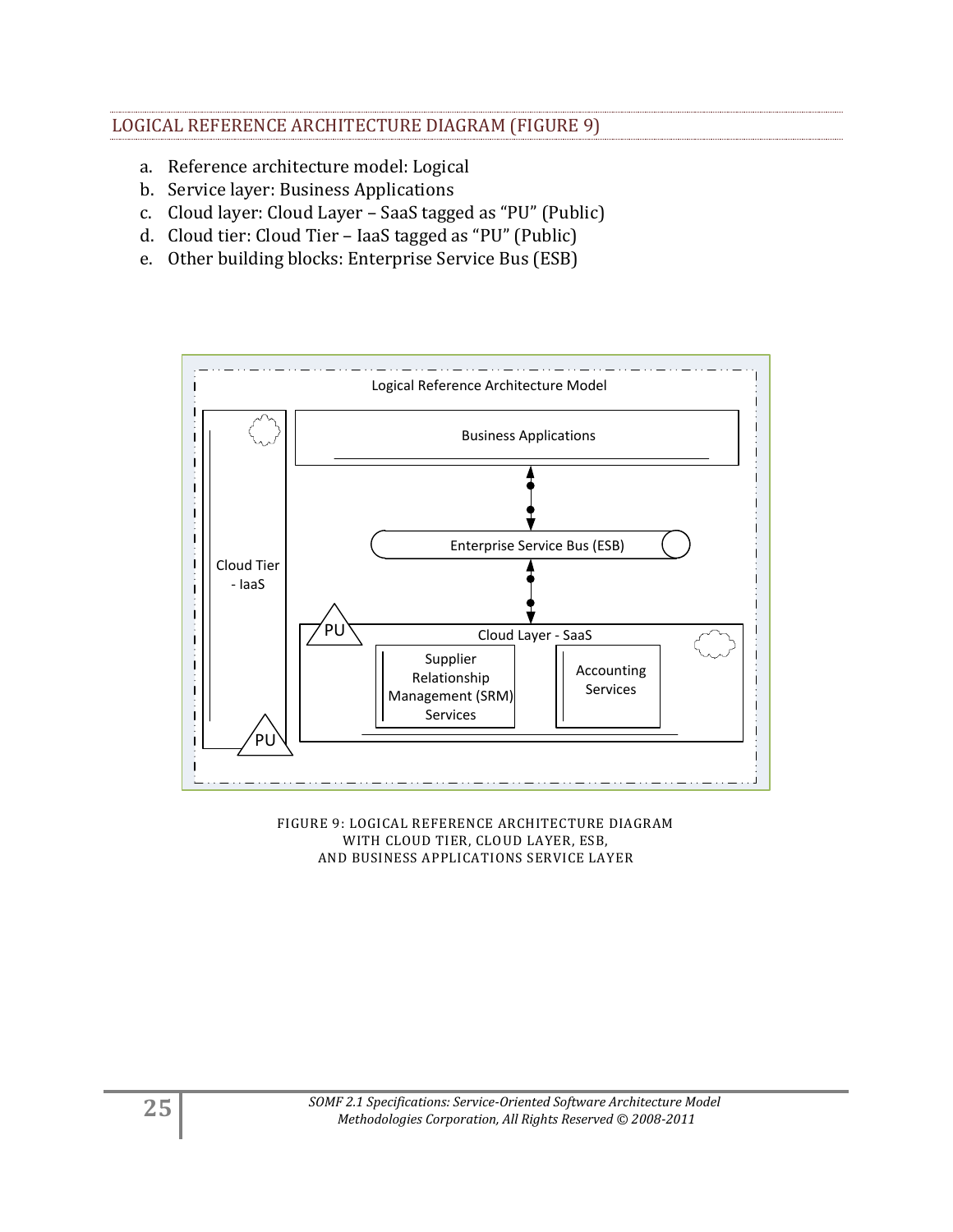## LOGICAL REFERENCE ARCHITECTURE DIAGRAM (FIGURE 10)

- a. Reference architecture model: Logical
- b. Service layers: Business Rules Engine Components, Orchestration Engine Components, Insurance Underwriting Engine Components
- c. Service tier: Application Server Components
- d. Connectors: Concrete Bidirectional Message Dependency, Concrete Unidirectional Message Dependency

![](_page_25_Figure_5.jpeg)

![](_page_25_Figure_6.jpeg)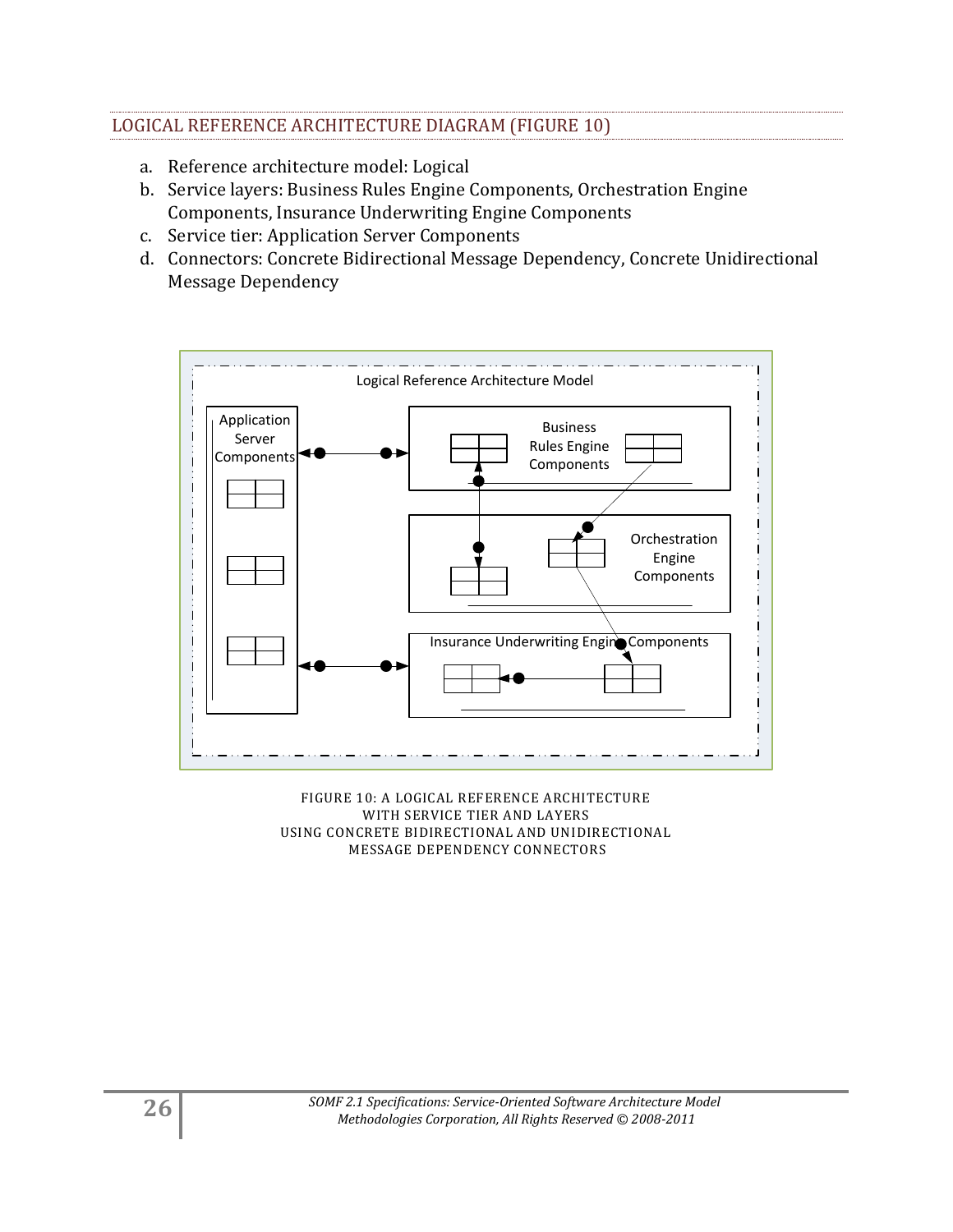## CONCEPTUAL REFERENCE ARCHITECTURE DIAGRAM (FIGURE 11)

- a. Reference architecture model: Conceptual
- b. Service layers: Business News Services, World News Locator, Local News Services
- c. Service tier: Data Aggregation Services

![](_page_26_Figure_4.jpeg)

FIGURE 11: A GENERIC CONCEPTUAL ARCHITECTURE MODEL WITH INHERIT LAYERS AND TIER DEPENDENCIES WITHOUT CONNECTORS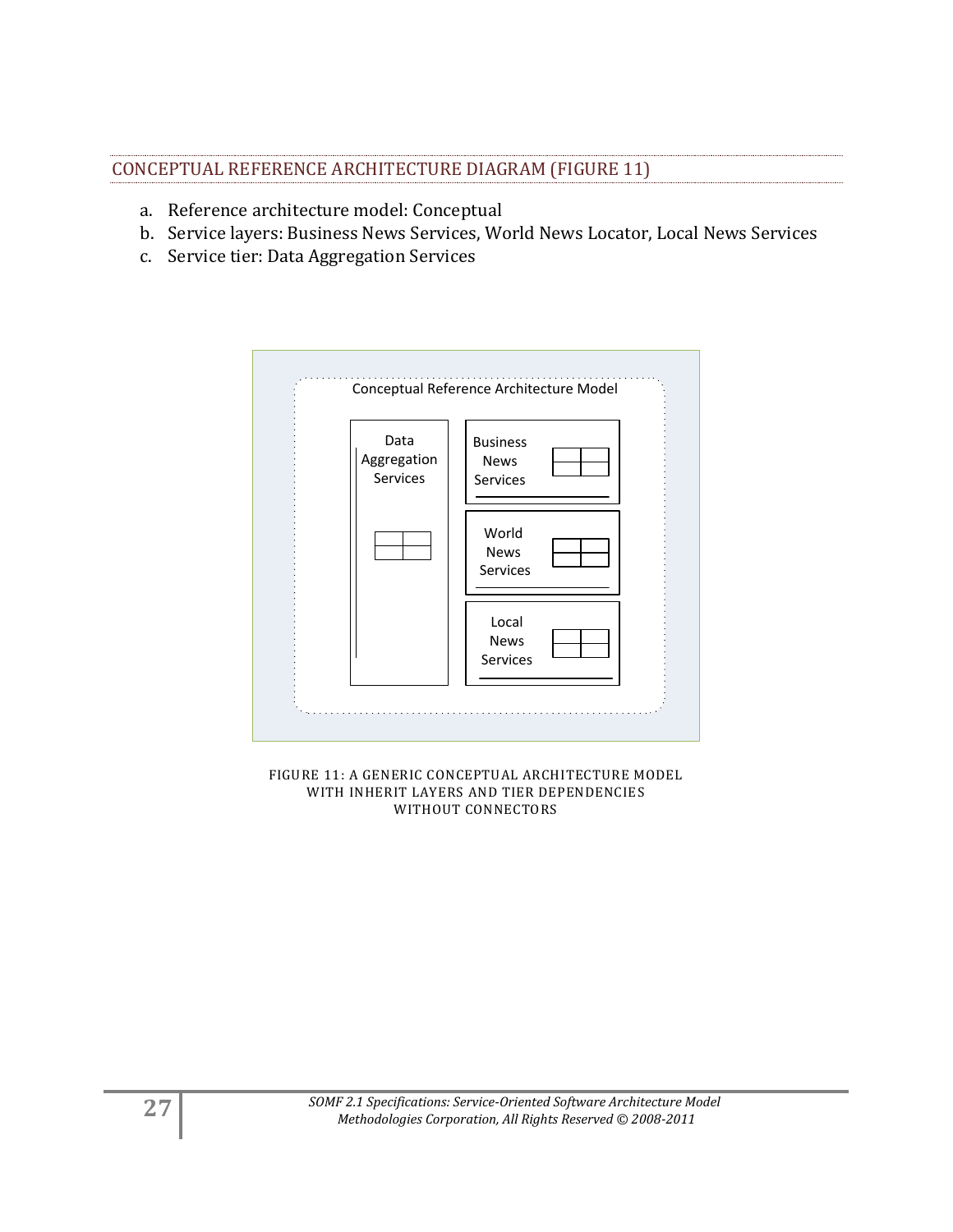## CONCEPTUAL REFERENCE ARCHITECTURE DIAGRAM (FIGURE 12)

- a. Reference architecture model: Conceptual
- b. Cloud tier: Hybrid (HY) Vendor Information Cloud
- c. Hybrid Vendor Information Cloud contains:
	- i. Name and Address Services
	- ii. Document Processing Services
- d. Service layers: Accounting Services, Check Printing Services, Accounts Payable Services
- e. Connectors: Abstract Technological Dependency

![](_page_27_Figure_8.jpeg)

#### FIGURE 12: CONCEPTUAL ARCHITECTURE MODEL WITH CLOUD OF SERVICES TIER AND LAYERS OF SERVICE DEPENDENCIES

**28** *SOMF 2.1 Specifications: Service-Oriented Software Architecture Model Methodologies Corporation, All Rights Reserved © 2008-2011*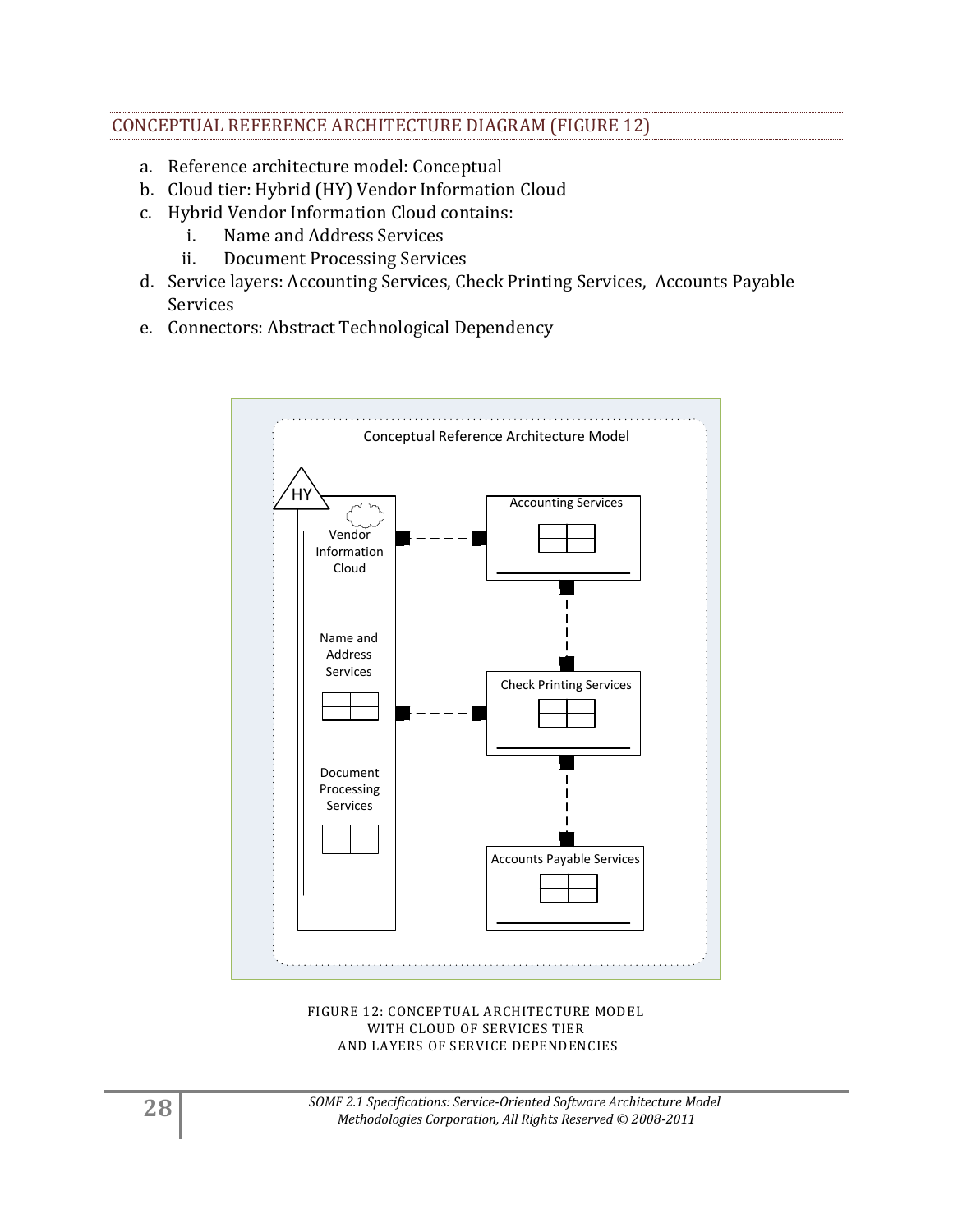| CONCEPTUAL REFERENCE ARCHITECTURE DIAGRAM (FIGURE 13) |  |
|-------------------------------------------------------|--|

- a. Reference architecture model: Conceptual
- b. Service layers: Business Application, Application Server, Operating System
- c. Connectors: Extended

![](_page_28_Figure_4.jpeg)

FIGURE 13: CONCEPTUAL REFERENCE ARCHITECTURE MODEL USING THE EXTENDED CONNECTOR TO DEPICT A TECHNOLOGY STACK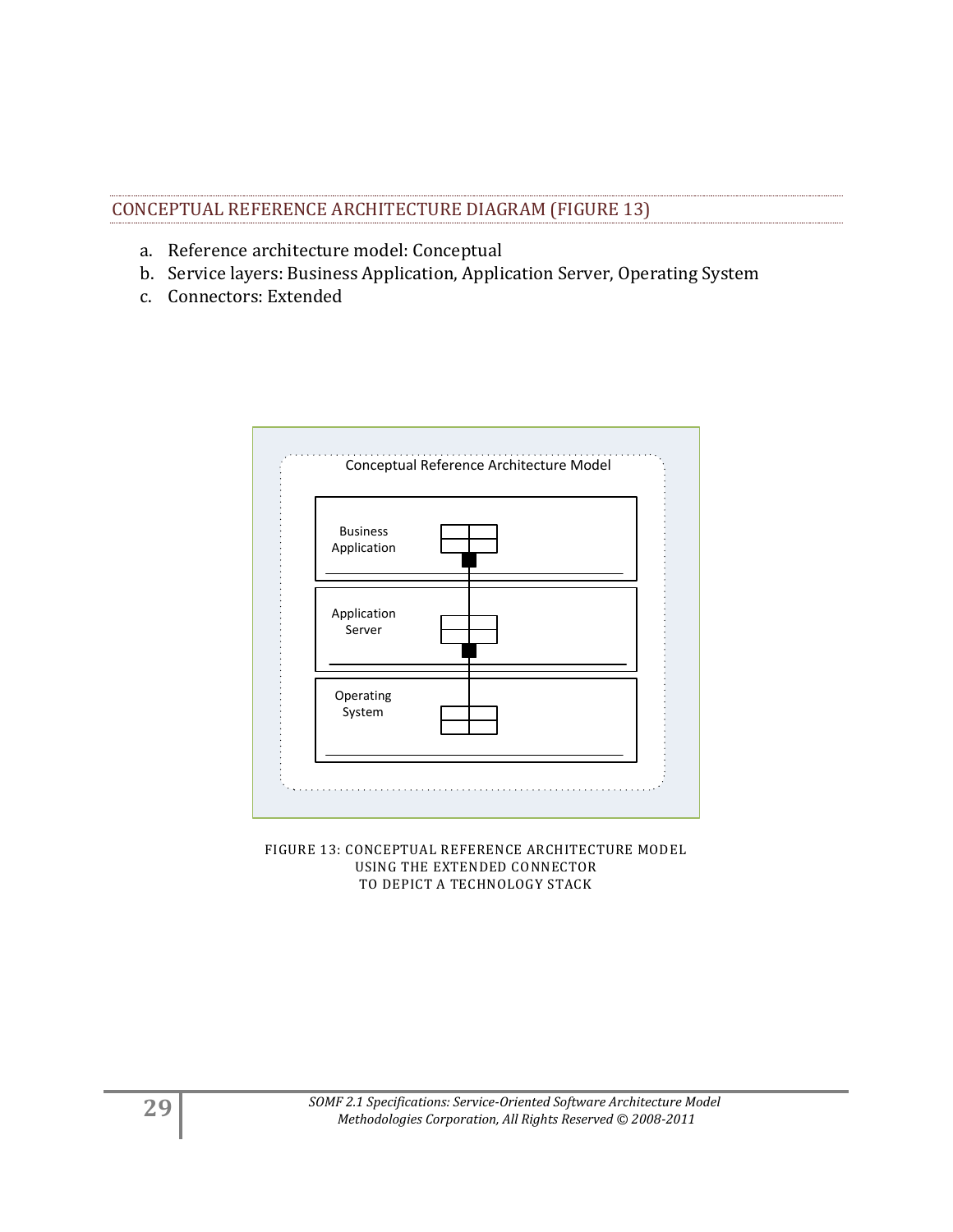## CONCEPTUAL REFERENCE ARCHITECTURE DIAGRAM (FIGURE 14)

- a. Reference architecture model: Conceptual
- b. Service layers: Conceptual Services, Credit Verification Web Services, Loan Administration Line of Business,
- c. Connectors: Owner of…, Conceptualized as…, Recognized

![](_page_29_Figure_4.jpeg)

FIGURE 14: CONCEPTUAL REFERENCE ARCHITECTURE MODEL USING CONCEPTUAL ARCHITECTURE CONNECTORS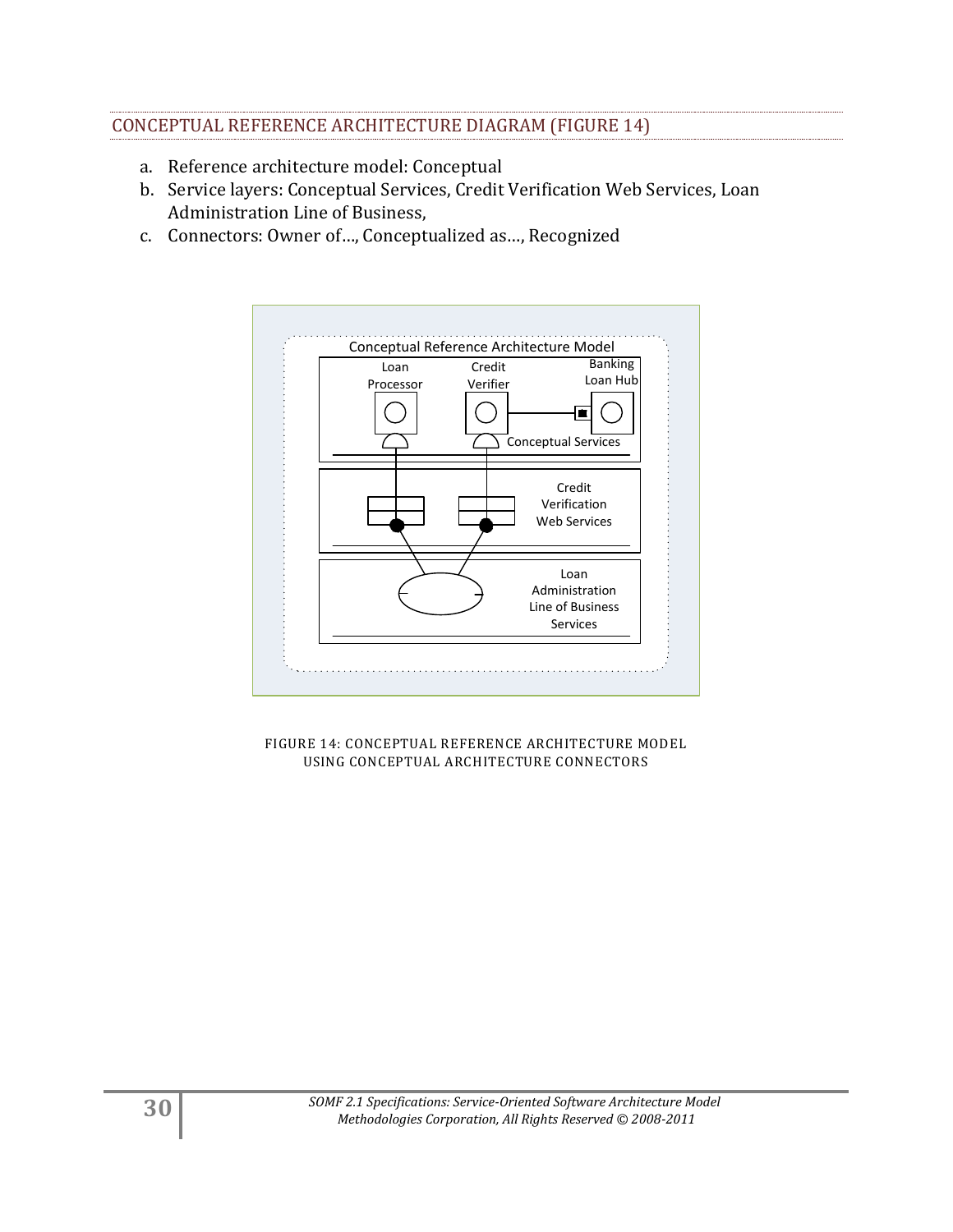## <span id="page-30-0"></span>**CONCEPTUAL ARCHITECTURE DIAGRAM**

A Conceptual Architecture diagram communicates technical commonalities and generalization of technologies. The used notation identifies metaphors of software implementations to foster a common architecture language and vocabulary. There are typically three layers of abstractions demonstrated in a conceptual architecture artifact, as illustrated in example depicted in Figure 15: Architectural Concepts that are derived from a Technological Environment whose Business Environment is typically affiliated with sponsorship and financial support. Note, not all layers are required in a Conceptual Architecture diagram.

![](_page_30_Figure_2.jpeg)

#### FIGURE 15: THREE LAYERS OF A CONCEPTUAL ARCHITECTURE DIAGRAM EXAMPLE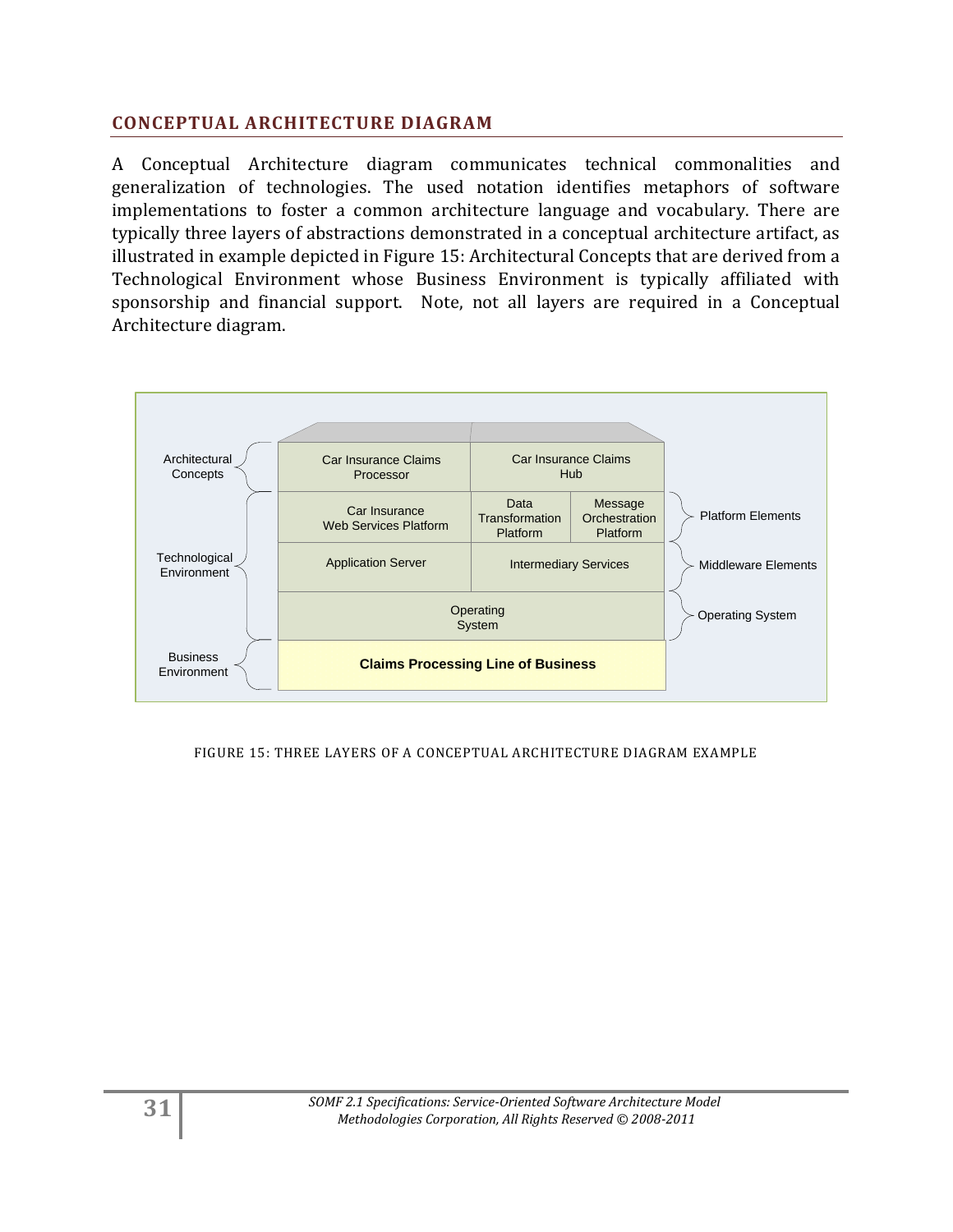## CONCEPTUAL ARCHITECTURE DIAGRAM (FIGURE 16)

- a. Architecture concept: Insurance Claims Hub
- b. Packaged technological assets: Message Routing Web Services, Data Transformation Web Services
- c. Business domain: Car Insurance Line of Business
- d. Connector: Conceptualized as… , Owner of…

![](_page_31_Figure_5.jpeg)

FIGURE 16: CONCEPTUAL ARCHITECTURE DIAGRAM WITH THREE LAYERS, 1) AN ARCHITECTURAL CONCEPT DERIVED FROM 2) TECHNOLOGICAL ASSETS OWNED BY A 3) BUSINESS DOMAIN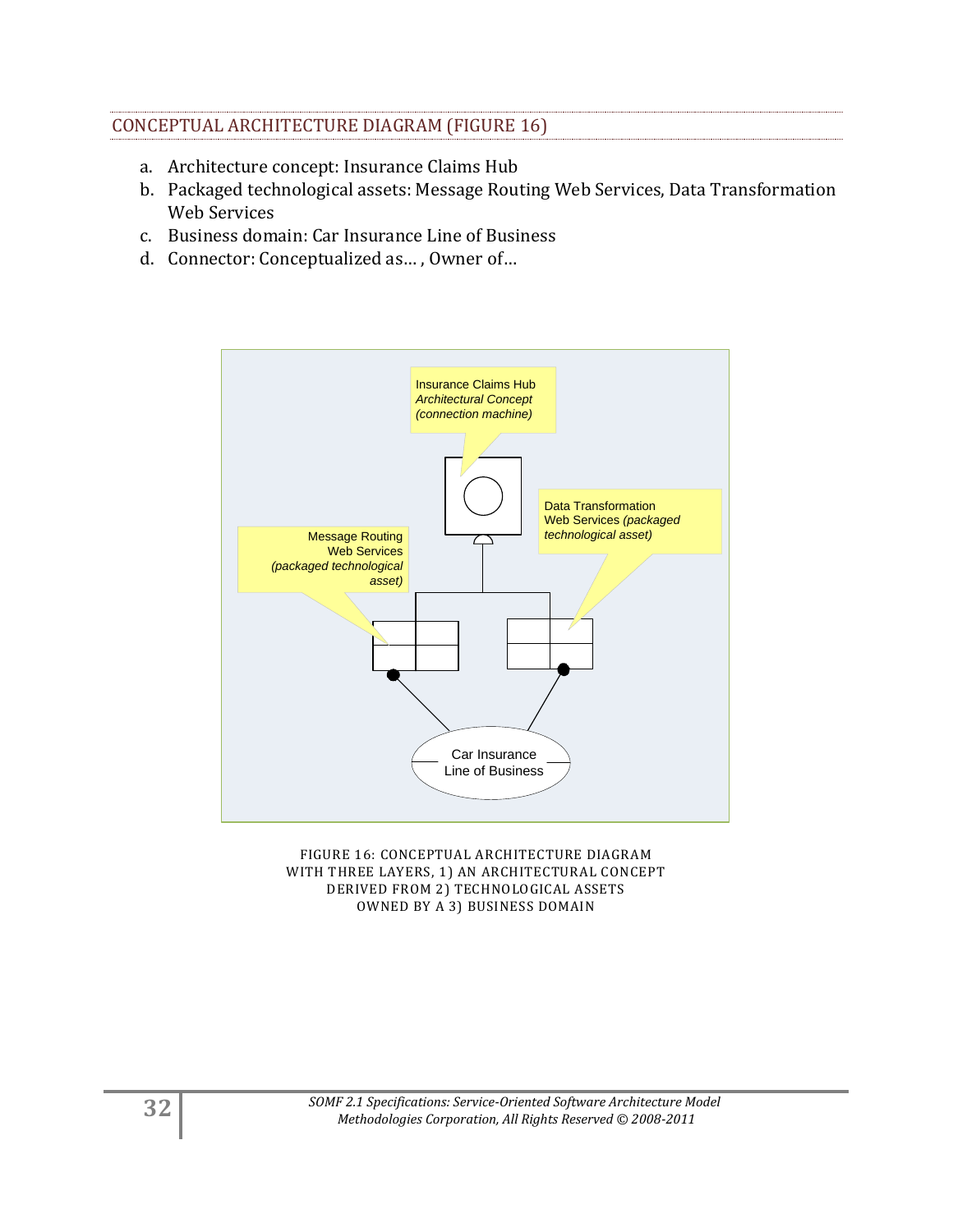## CONCEPTUAL ARCHITECTURE DIAGRAM (FIGURE 17)

- a. Architecture concept: Trading Transaction Workflow, Trading Hub, Trading Archived
- b. Connectors: Recognized

![](_page_32_Figure_3.jpeg)

FIGURE 17: CONCEPTUAL ARCHITECTURE DIAGRAM WITH REUSABLE ARCHITECTURAL CONCEPTS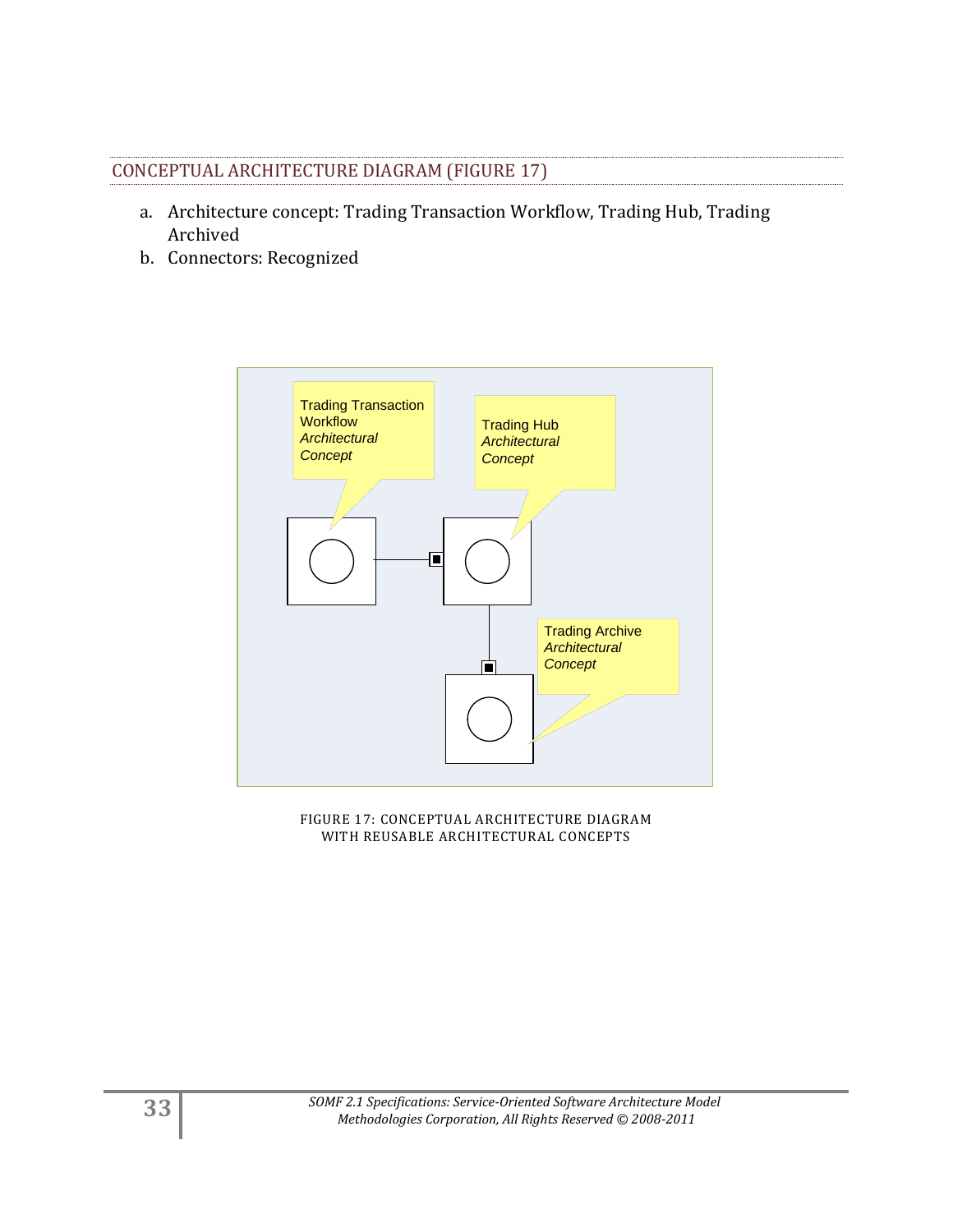## CONCEPTUAL ARCHITECTURE DIAGRAM (FIGURE 18)

- a. Hybrid IntraCoud Space Trading Repositories contains: Trading Archive Architectural Concept
- b. ExtraCloud Space contains: Trading Transaction Workflow Architectural Concept, Trading Hub Architectural Concept
- c. Connectors: Recognized

![](_page_33_Figure_4.jpeg)

FIGURE 18: CONCEPTUAL ARCHITECTURE DIAGRAM WITH REUSABLE ARCHITECTURAL CONCEPTS ACROSS INTRACLOUD SPACE AND EXTRACLOUD SPACE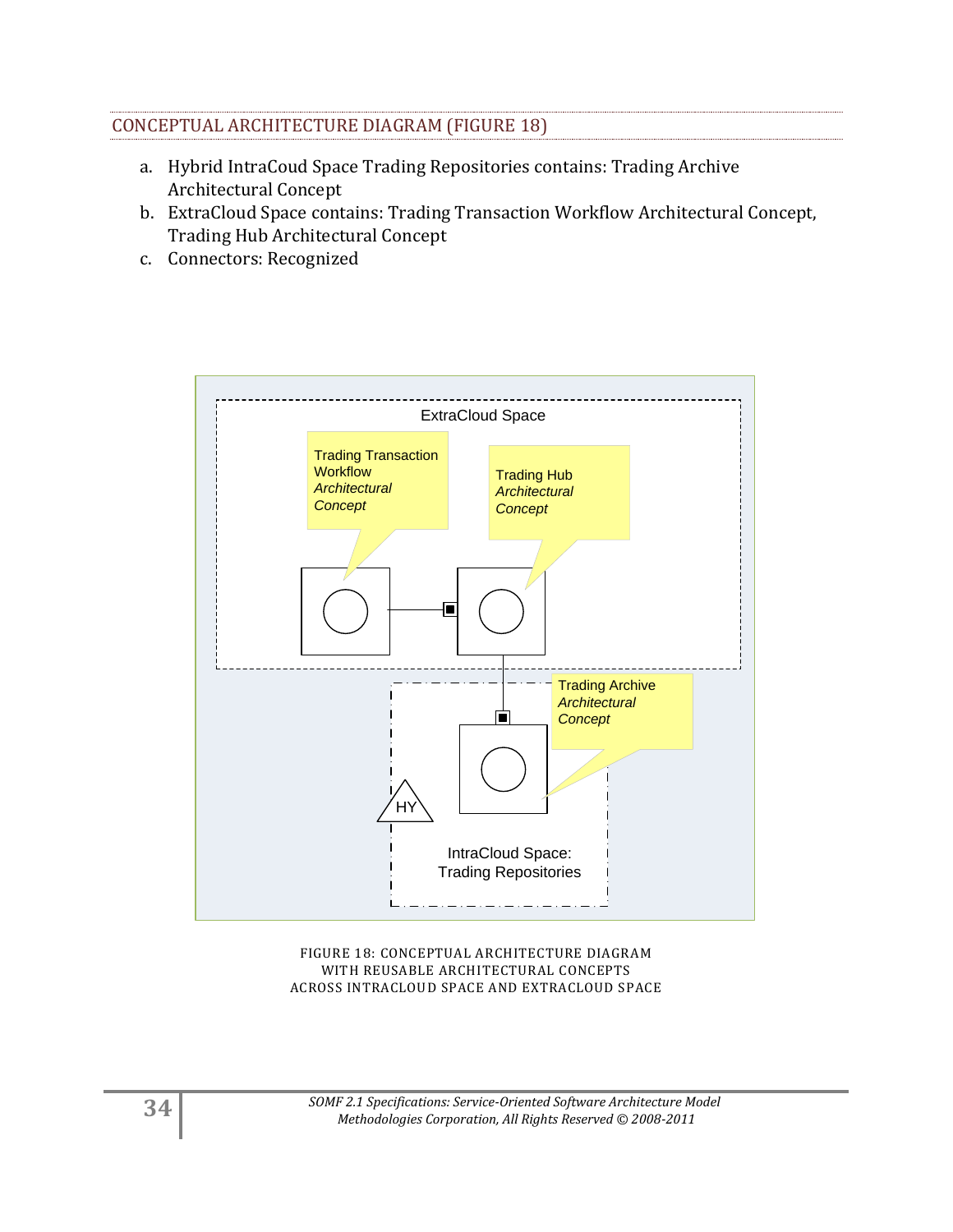## CONCEPTUAL ARCHITECTURE DIAGRAM (FIGURE 19)

- a. Technological asset: ESB
- b. Technological functions: Rule Based Message Routing, Protocol Bridging, Message Transformation
- c. Connectors: Function of…

![](_page_34_Figure_4.jpeg)

FIGURE 19: DEPICTION OF AN ESB TECHNOLOGICAL CAPABILITIES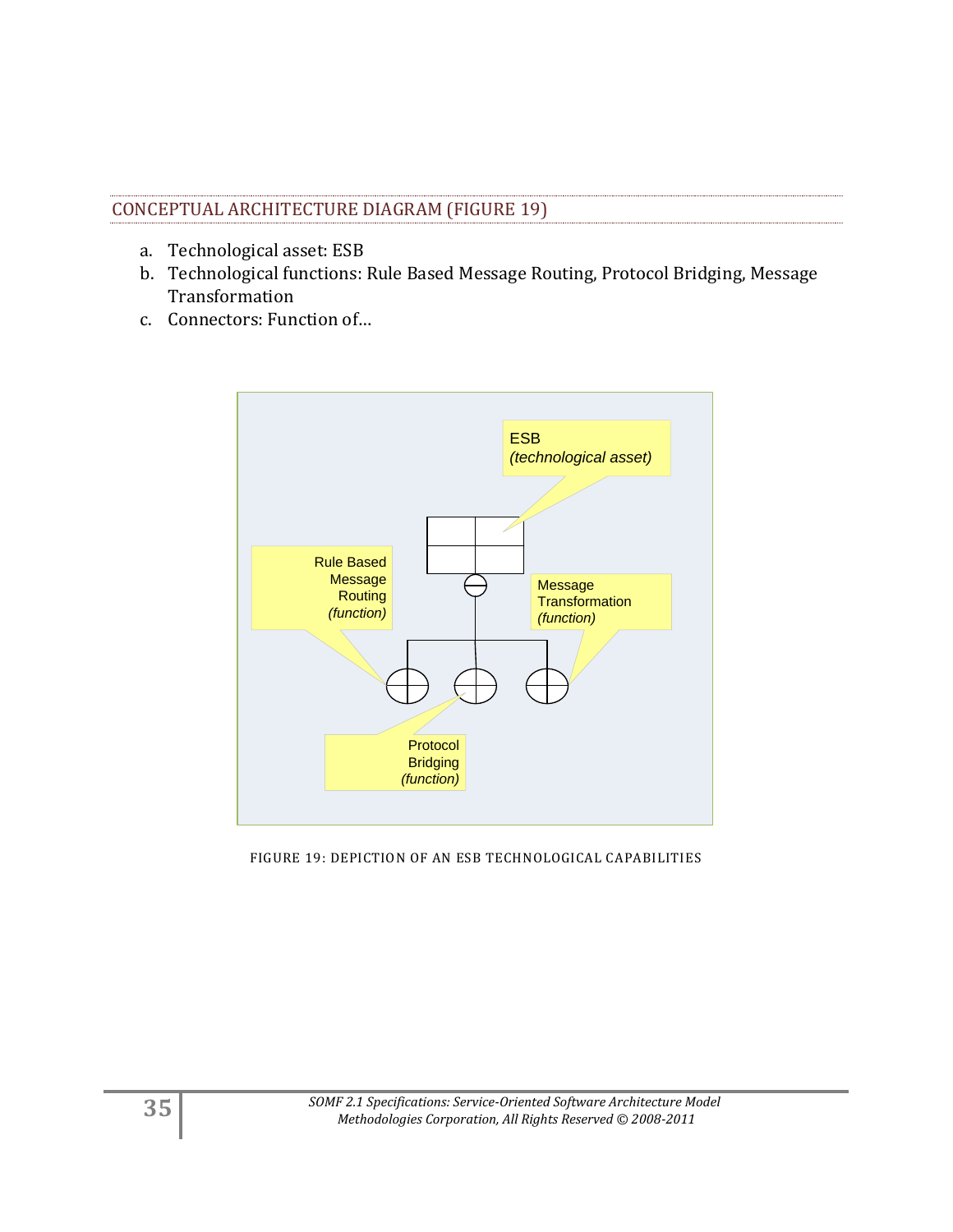## <span id="page-35-0"></span>**LOGICAL ARCHITECTURE DIAGRAMS**

A logical architecture environment should be viewed as a technology pyramid, as depicted in Figure 20. The three logical layers that make up a logical environment are the foundation of the Asset Utilization diagram: Technology Foundation, Enabling Technologies, and Reusable Software. The Transaction Directory diagram is another perspective of the logical architecture, by which processes are cataloged to communicate the functionality of technological assets. Use these diagrams to elaborate on integration, collaboration, and deployment of an architectural environment. Connecting the "dots" should be driving this initiative.

![](_page_35_Figure_2.jpeg)

FIGURE 20: LOGICAL ARCHITECTURE TECHNOLOGY PYRAMID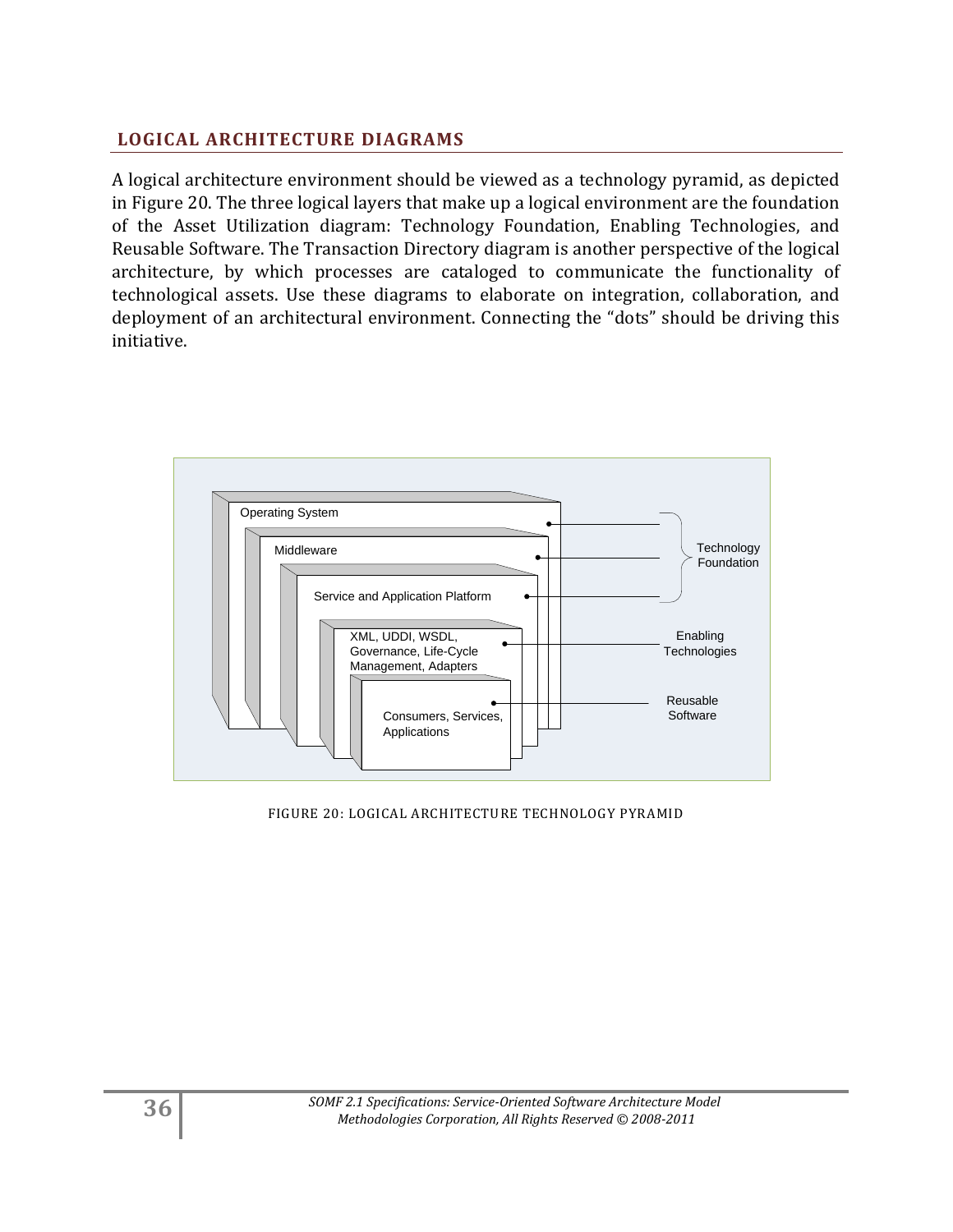## ASSET UTILIZATION DIAGRAM (FIGURE 21)

- a. Mainframe Platform contains: General Ledger Services, Bank Reconciliation Services, Reporting Services
- b. Distributed J2EE Platform contains two tiers: Accounts Payable Web Services in the Accounts Payable Tier, Accounts Receivable Web Services in the Accounts Receivable Tier
- c. Connectors: Utilized

![](_page_36_Figure_4.jpeg)

FIGURE 21: ASSET UTILIZATION DIAGRAM WITH TWO PLATFORMS AND TWO TIERS